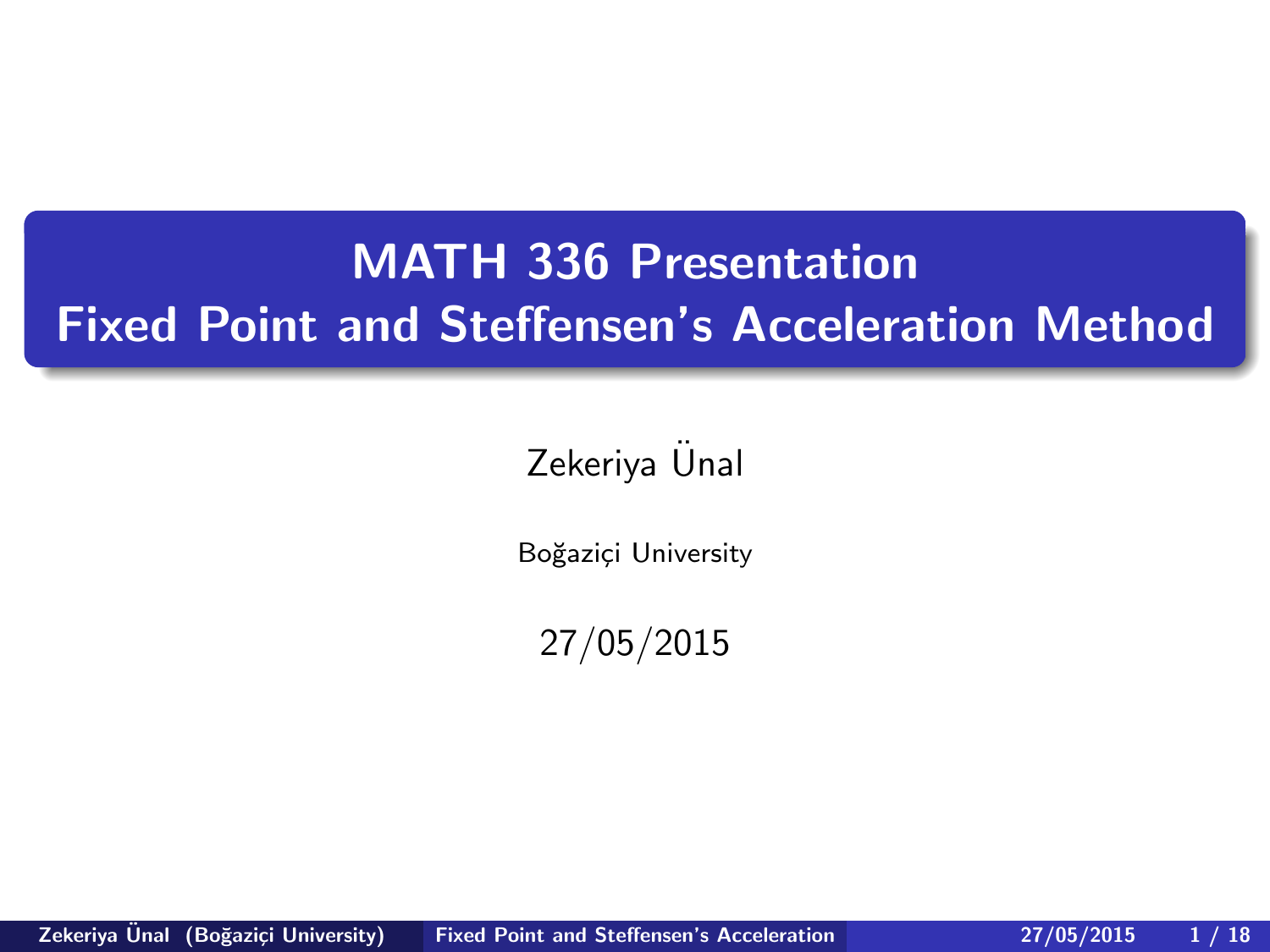## **[Fixed Point Iteration Method](#page-2-0)**

- **[Banach Fixed Point Theorem](#page-9-0)**
- [The Fixed Point Algorithm](#page-17-0)
- [Fixed Point The Case Where Multiple Derivatives Are Zero at The](#page-18-0) [Fixed Point](#page-18-0)

## 2 [Steffensen's Acceleration Method](#page-29-0)

- [Aitken's ∆](#page-29-0)<sup>2</sup> Method
- **[Steffensen's Acceleration Method](#page-41-0)**

3 [Comparison With Fixed point iteration and Steffensen's](#page-45-0) [Acceleration Method](#page-45-0)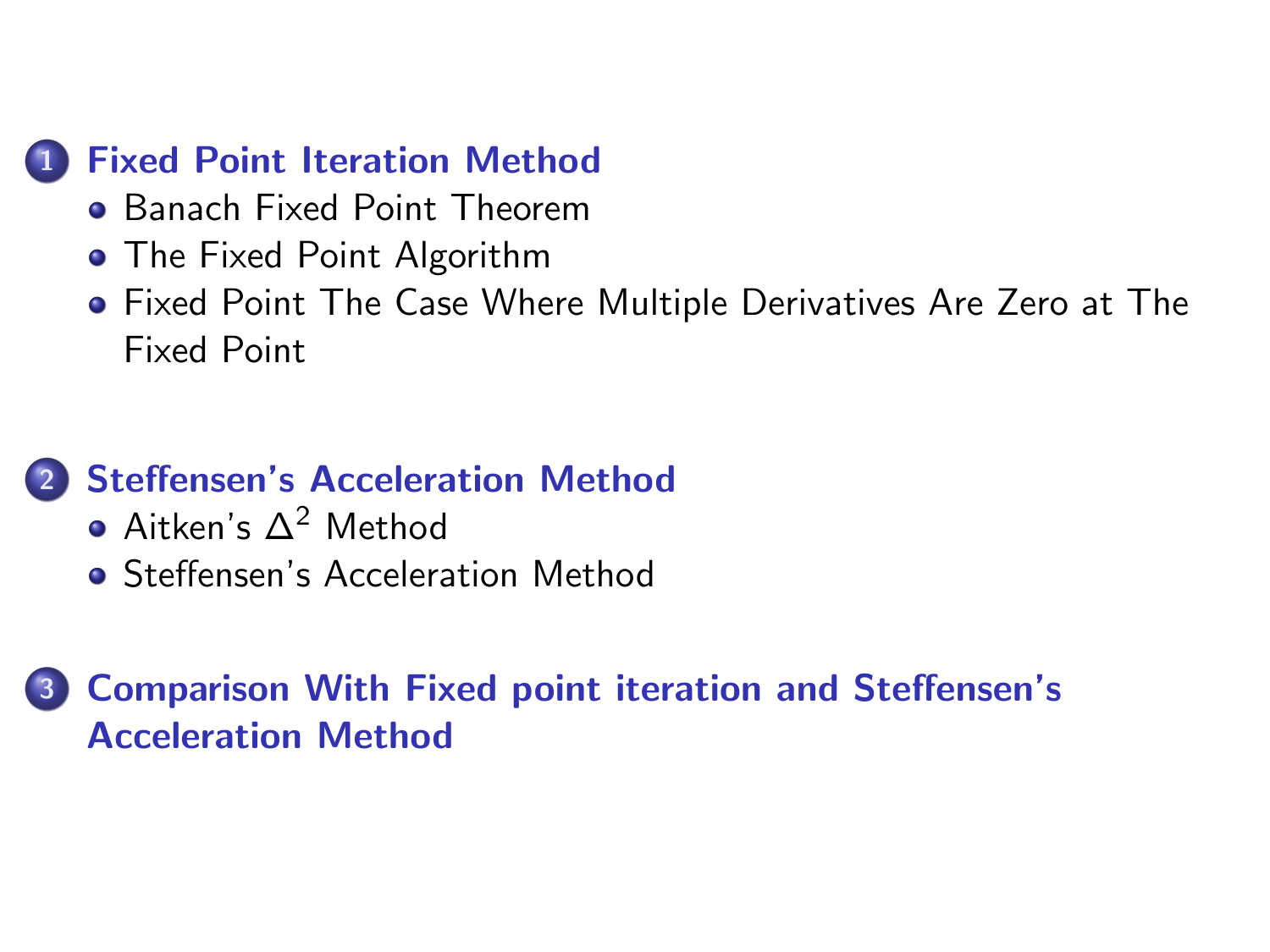## <span id="page-2-0"></span>Fixed Point Iteration Method

#### **Definition**

A point p is a **fixed point** for a given function g if  $g(p) = p$ .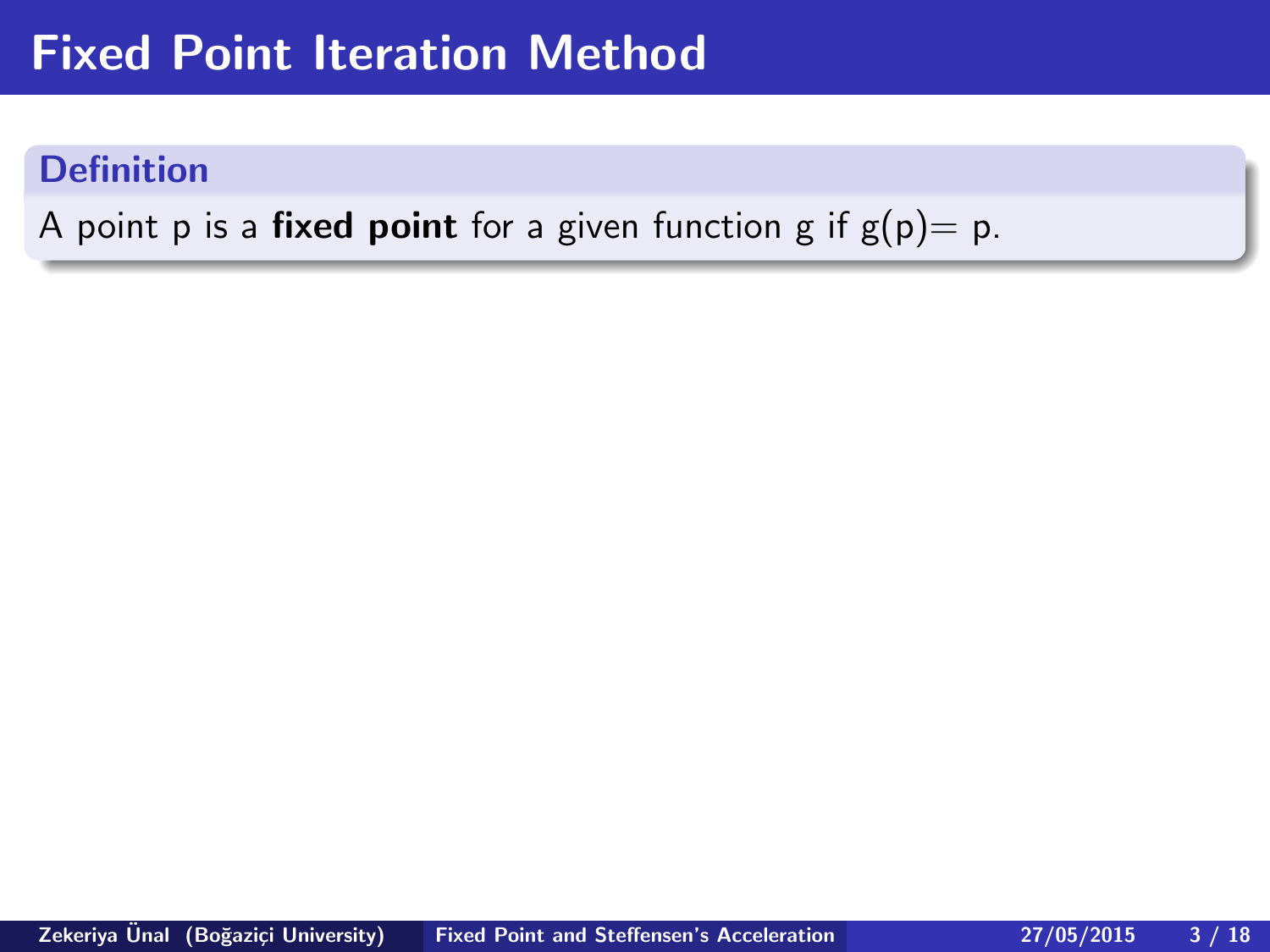### **Definition**

A point p is a **fixed point** for a given function g if  $g(p) = p$ .

### Remark

Fixed point problems and root finding problems are infact equivalent.

 $\bullet$  if p is a fixed point of the function g, then p is a root of the function

$$
f(x) = [g(x) - x]h(x)
$$

[as long as  $h(x) \in \mathbb{R}$ ]

• if p is a root of the function of f, then p is a fixed point of the function

$$
g(x) = x - h(x)f(x)
$$

[as long as  $h(x) \in \mathbb{R}$ ]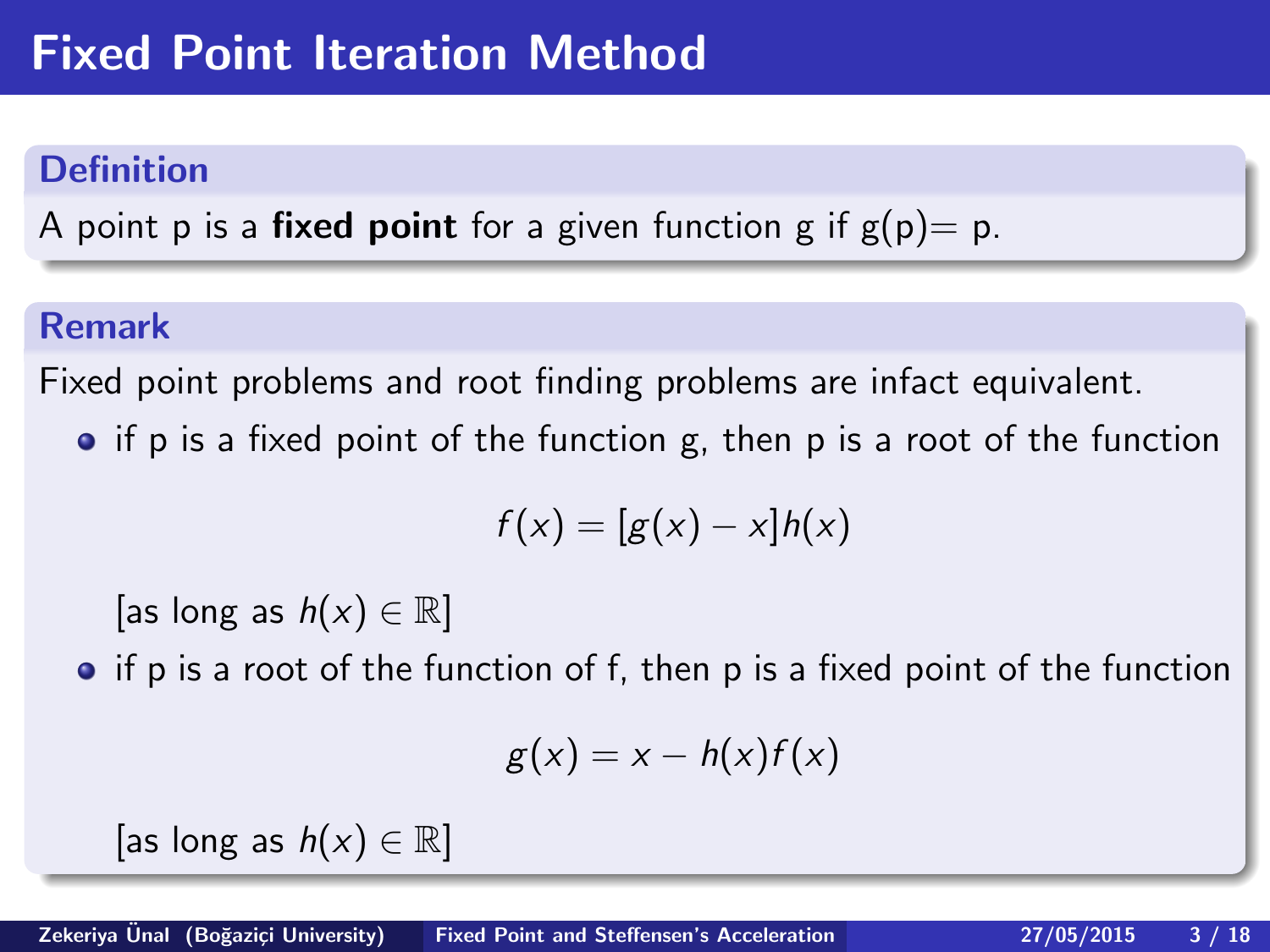### **Definition**

Let U be a subset of a metric space X. A function  $g:U \rightarrow X$  called **Lipschitz continuous** provided there exists a constant  $\lambda > 0$  (called Lipschitz constant) such that  $\forall x,y \in U$  d( $g(x),g(y)$ ) $\leq d(x,y)$ if  $\lambda \in [0,1]$ , then g is called **contraction** (with contraction constant  $\lambda$ ).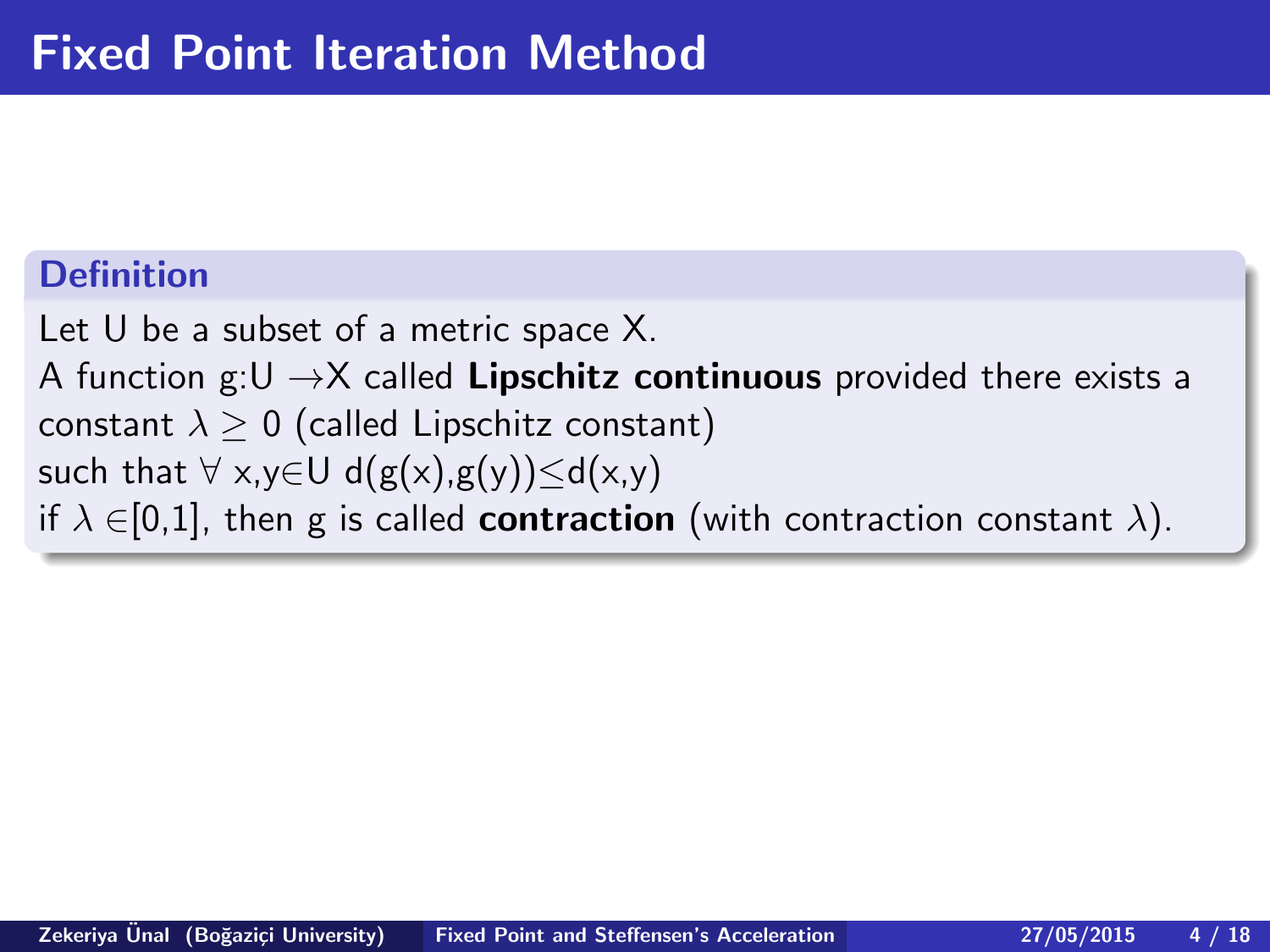## **Definition**

Let U be a subset of a metric space X. A function  $g:U \rightarrow X$  called Lipschitz continuous provided there exists a constant  $\lambda > 0$  (called Lipschitz constant) such that  $\forall x,y \in U$  d( $g(x),g(y)$ ) $\leq d(x,y)$ if  $\lambda \in [0,1]$ , then g is called **contraction** (with contraction constant  $\lambda$ ).

## Theorem (A Fixed Point Theorem)

Suppose  $g : [a, b] \rightarrow [a, b]$  is continuous. Then g has a fixed point.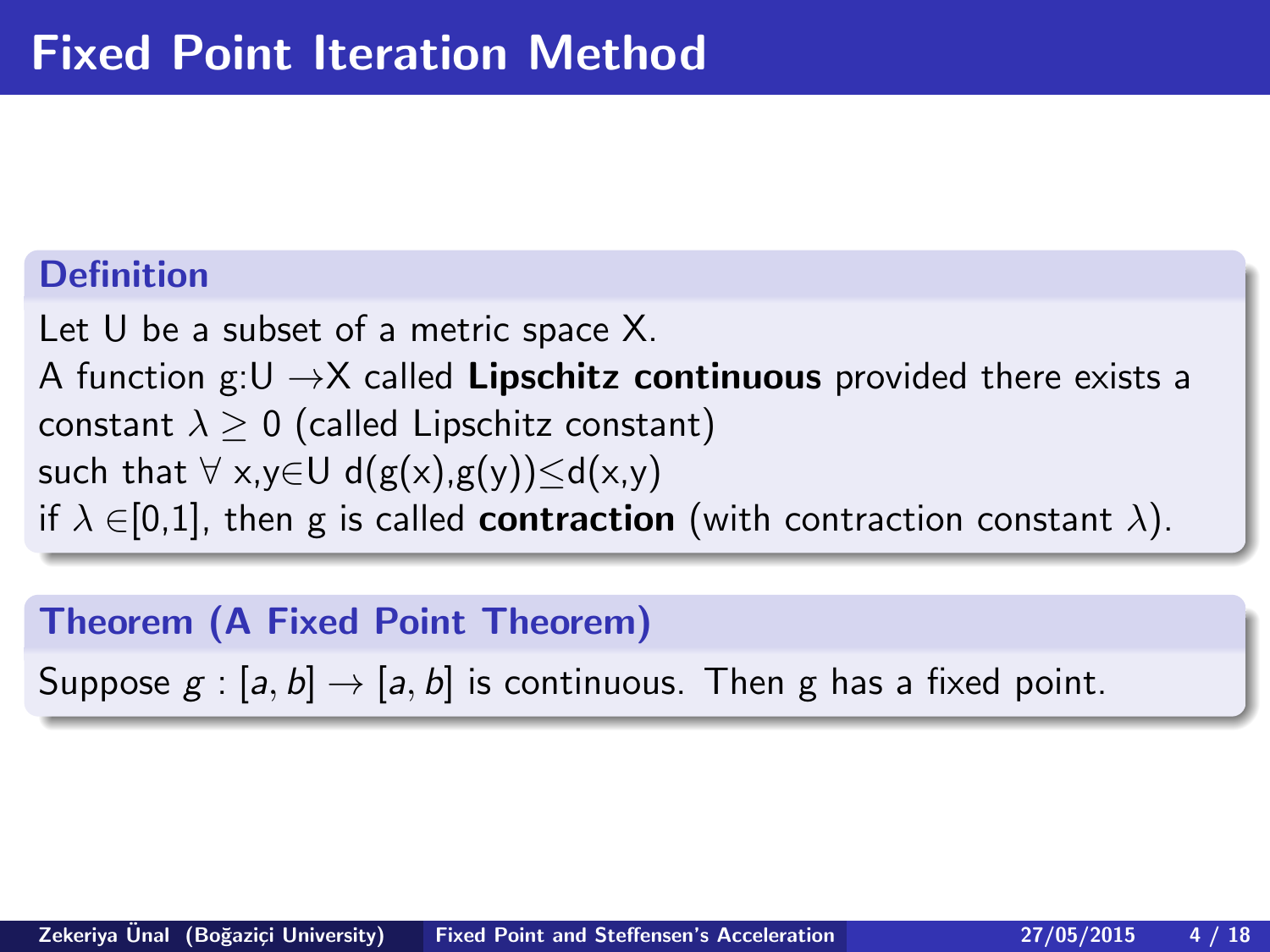#### Lemma

A contraction has at most one fixed point.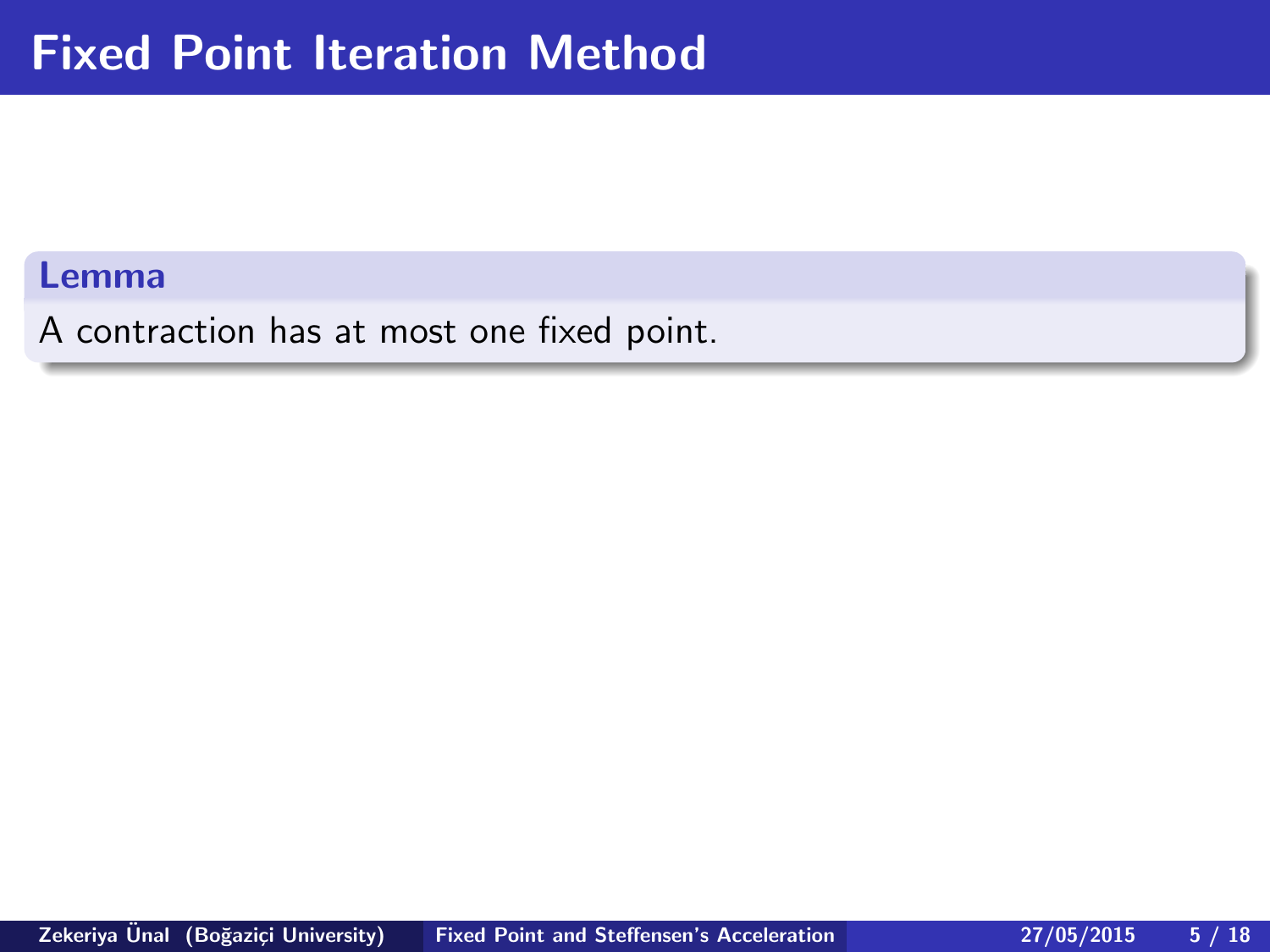#### Lemma

A contraction has at most one fixed point.

#### **Corollary**

Suppose  $g:[a,b]\rightarrow [a,b]$  is continuous and  $\lambda:=\sup\mid g'(x)\mid< 1$  for  $x \in (a, b)$ Then g is a contraction with contraction constant  $\lambda$ .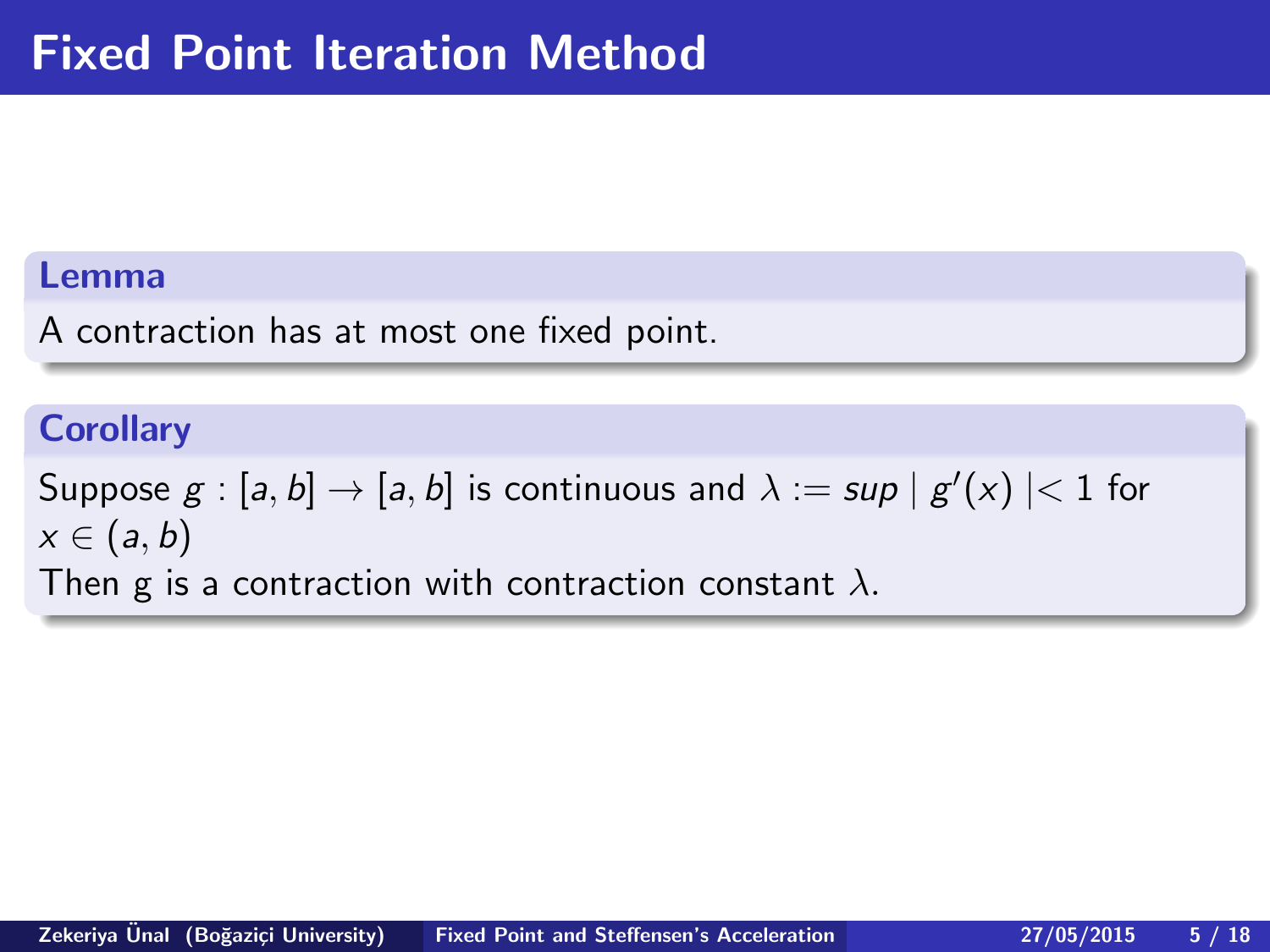Graphical determination of the existence of a fixed point for the function  $g(x) = \frac{x^2-3}{2}$ 2

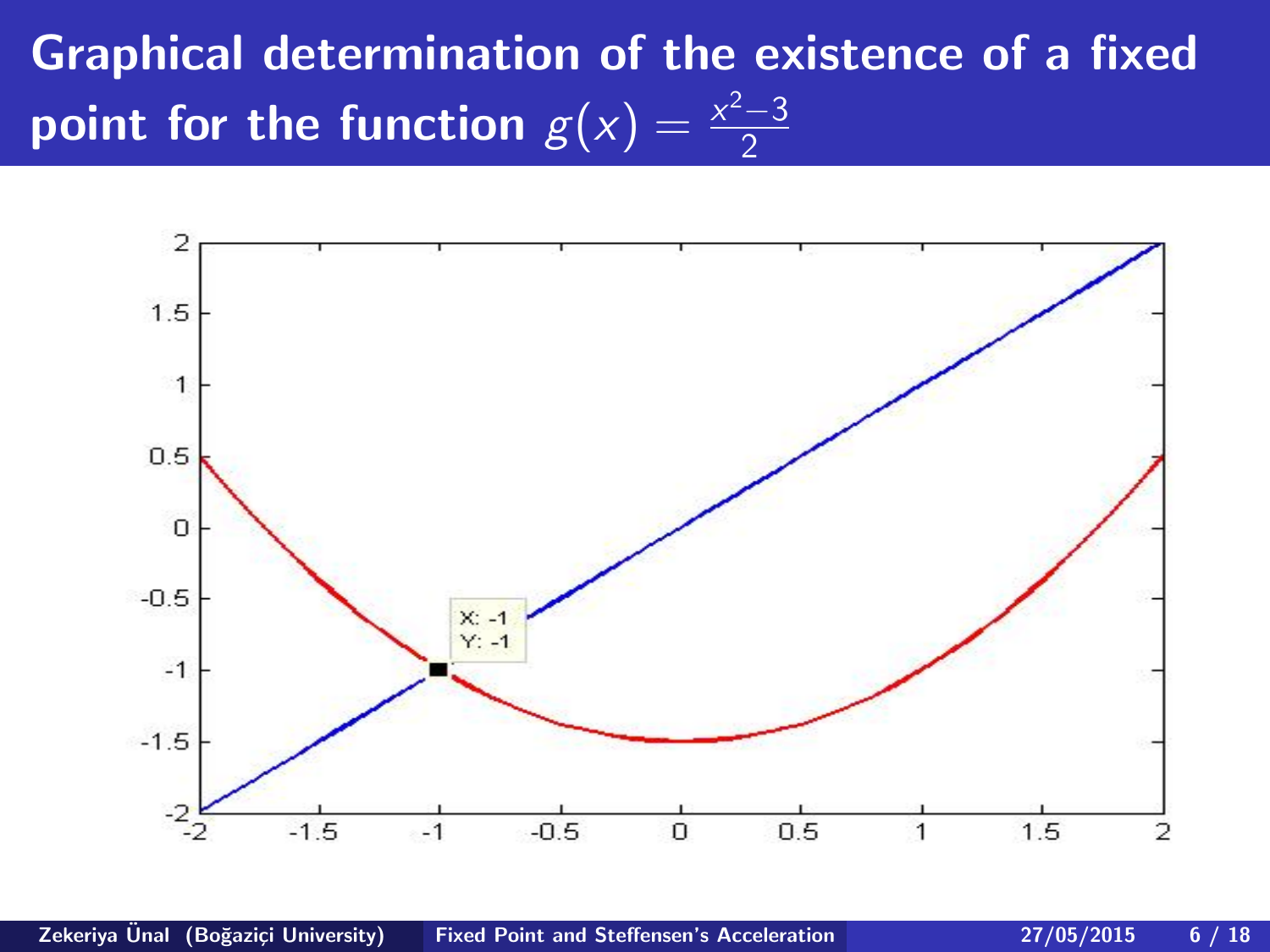### <span id="page-9-0"></span>Theorem (Banach Fixed Point Theorem)

Let U be a complete subset of a metric space X, and let  $g:U\rightarrow U$  be a contraction with contraction constant  $\lambda$ . Then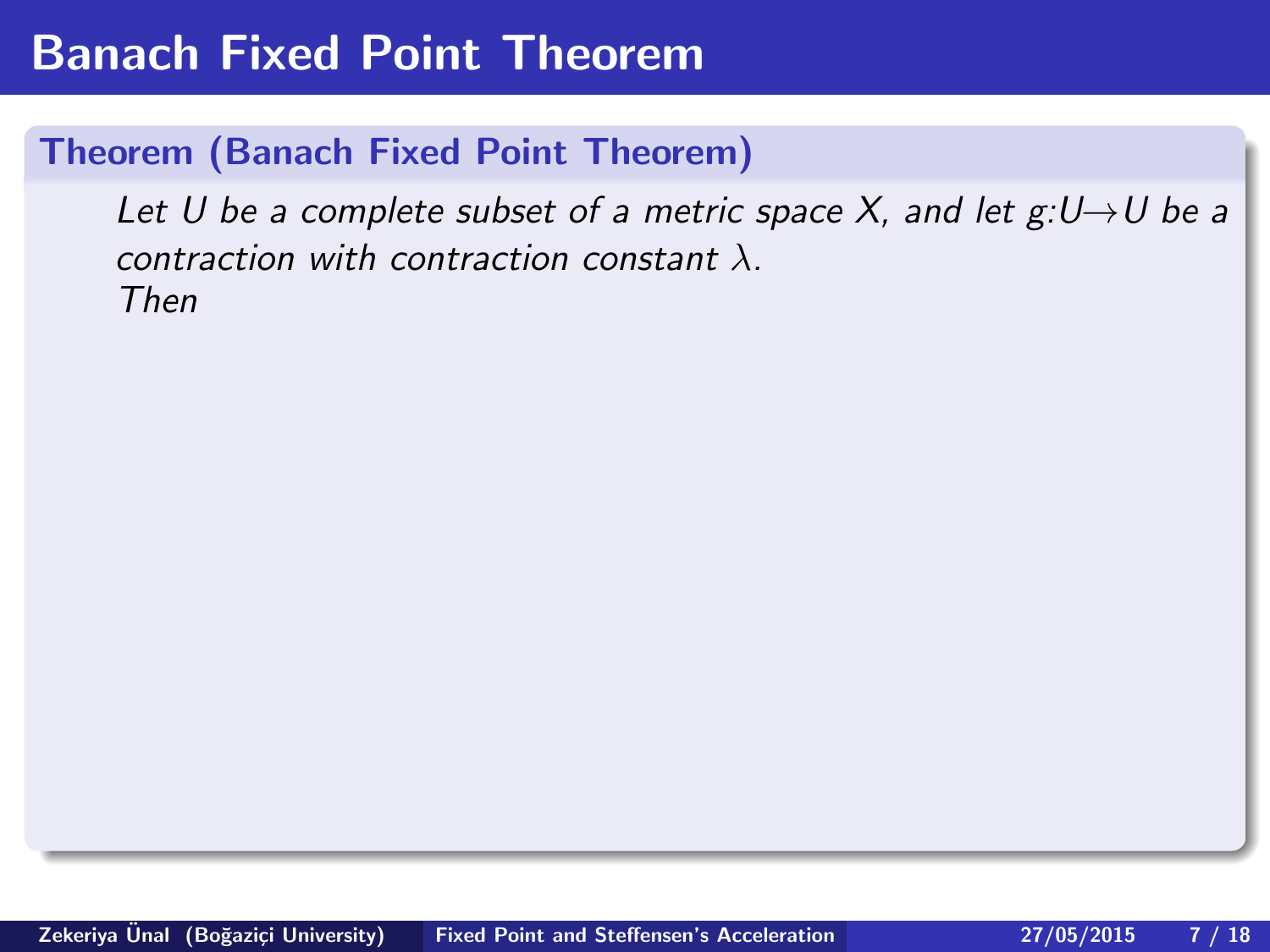### Theorem (Banach Fixed Point Theorem)

Let U be a complete subset of a metric space X, and let  $g:U\rightarrow U$  be a contraction with contraction constant  $\lambda$ . Then

- g has a unique fixed point, say p.
- For any sequence  $\{x_n\}$  defined by  $x_n = g(x_{n-1})$ , n=1,2,... converges to this unique fixed point p.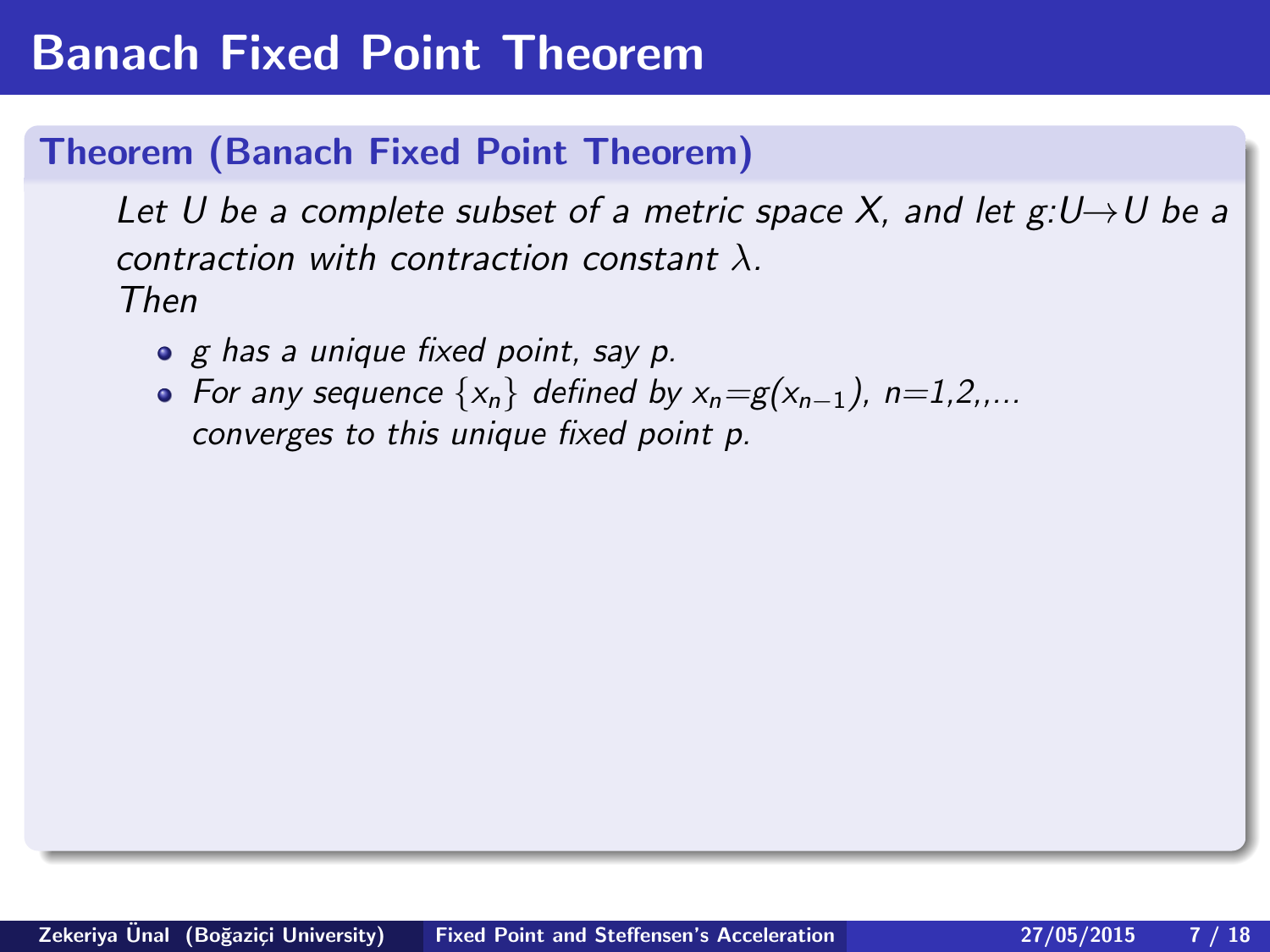### Theorem (Banach Fixed Point Theorem)

Let U be a complete subset of a metric space X, and let  $g:U\rightarrow U$  be a contraction with contraction constant  $\lambda$ . Then

- g has a unique fixed point, say p.
- For any sequence  $\{x_n\}$  defined by  $x_n = g(x_{n-1})$ , n=1,2,... converges to this unique fixed point p. Moreover, we have the a priori error estimate

$$
|x_n - p| \leq \frac{\lambda^n}{1 - \lambda} |x_1 - x_0|
$$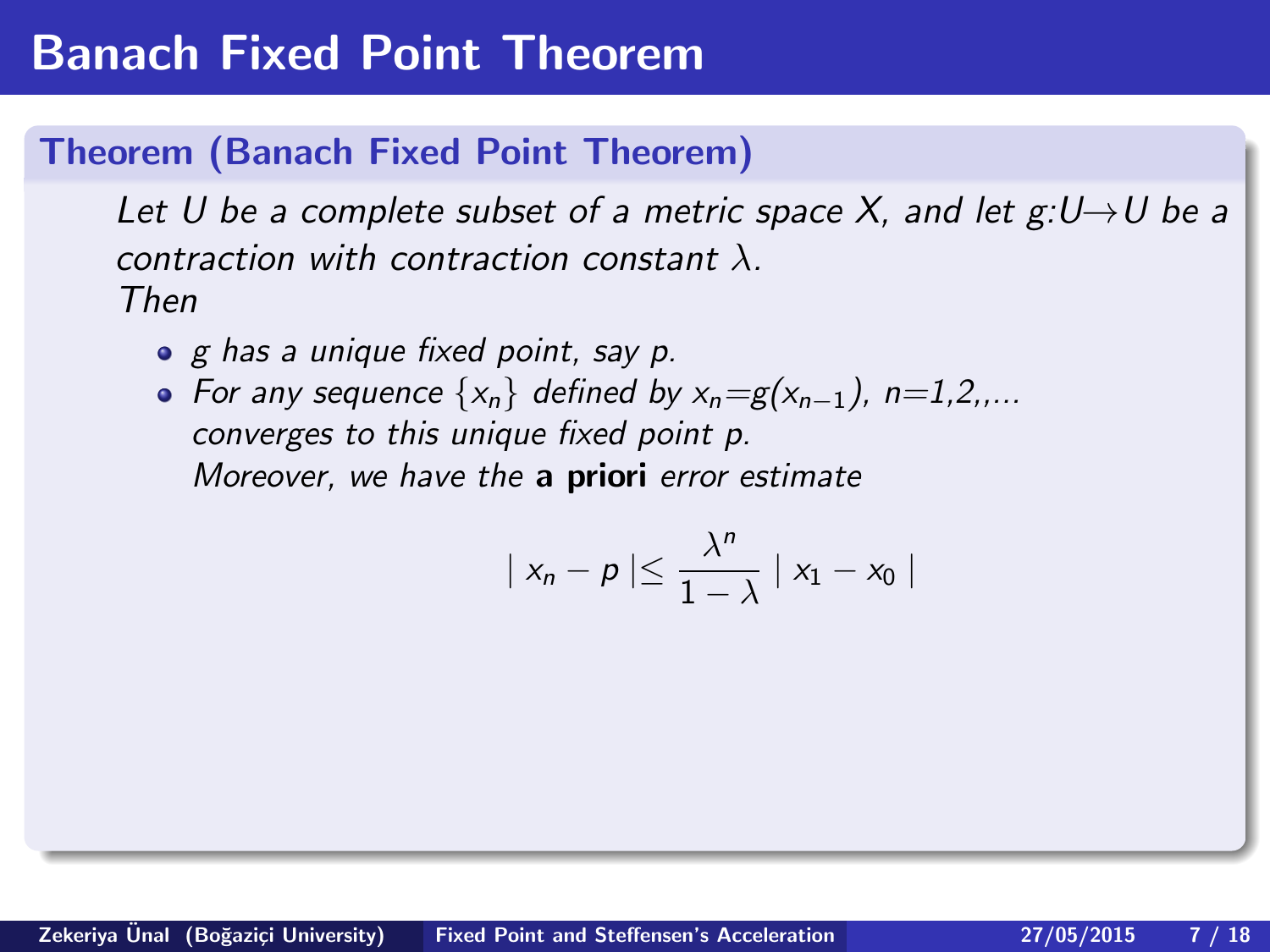#### Theorem (Banach Fixed Point Theorem)

Let U be a complete subset of a metric space X, and let  $g:U\rightarrow U$  be a contraction with contraction constant  $\lambda$ . Then

- g has a unique fixed point, say p.
- For any sequence  $\{x_n\}$  defined by  $x_n = g(x_{n-1})$ , n=1,2,... converges to this unique fixed point p. Moreover, we have the a priori error estimate

$$
|x_n - p| \leq \frac{\lambda^n}{1 - \lambda} |x_1 - x_0|
$$

and the a posteriori error estimate

$$
|x_n-p| \leq \frac{\lambda}{1-\lambda} |x_n-x_{n-1}|
$$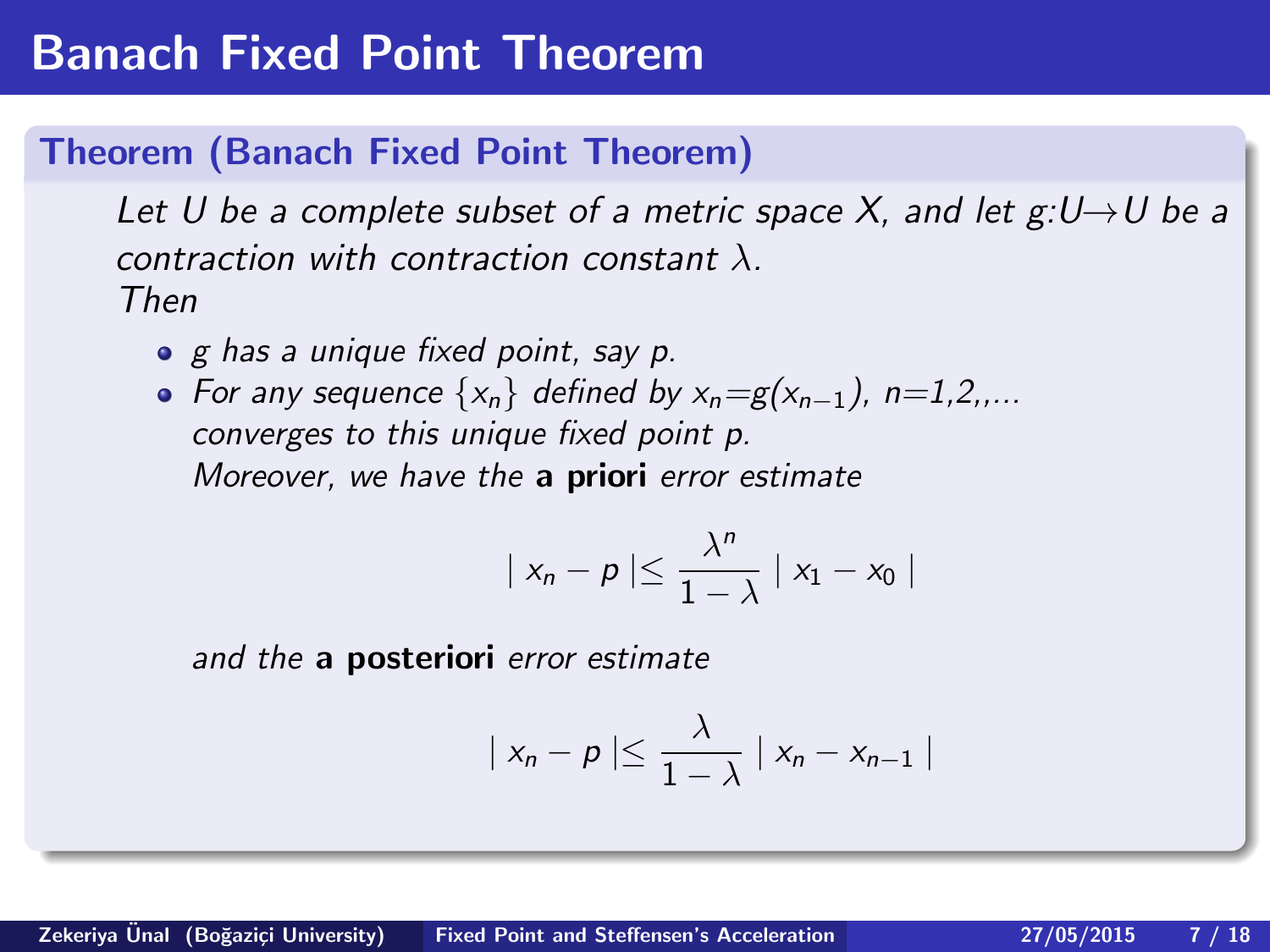#### Proof

For  $n > m$ , we have

$$
\begin{aligned} \mid x_n - x_m \mid &= \mid x_n - x_{n-1} + x_{n-1} - x_{n-2} + \dots + x_{m+1} - x_m \mid \\ &\leq \mid x_n - x_{n-1} \mid + \mid x_{n-1} - x_{n-2} \mid + \dots + \mid x_{m+1} - x_m \mid \\ & \text{by*} \\ &\leq (\lambda^{n-1} + \lambda^{n-2} + \dots + \lambda^m) \mid x_1 - x_0 \mid \\ &= \lambda^m (\lambda^{n-m-1} + \lambda^{n-m-2} + \dots + 1) \mid x_1 - x_0 \mid \\ &= \lambda^m \frac{1 - \lambda^{n-m}}{1 - \lambda} \mid x_1 - x_0 \mid \leq \frac{\lambda^m}{1 - \lambda} \mid x_1 - x_0 \mid \end{aligned}
$$

so that  $x_n$  is Cauchy sequence in U. Since U is complete,  $x_n$  converges to a point  $p \in U$ 

$$
* | x_{k} - x_{k-1} | = | g(x_{k-1}) - g(x_{k-2}) | \leq \lambda | x_{k-1} - x_{k-2} | \leq .. \leq \lambda^{k-1} | x_{1} - x_{0} |
$$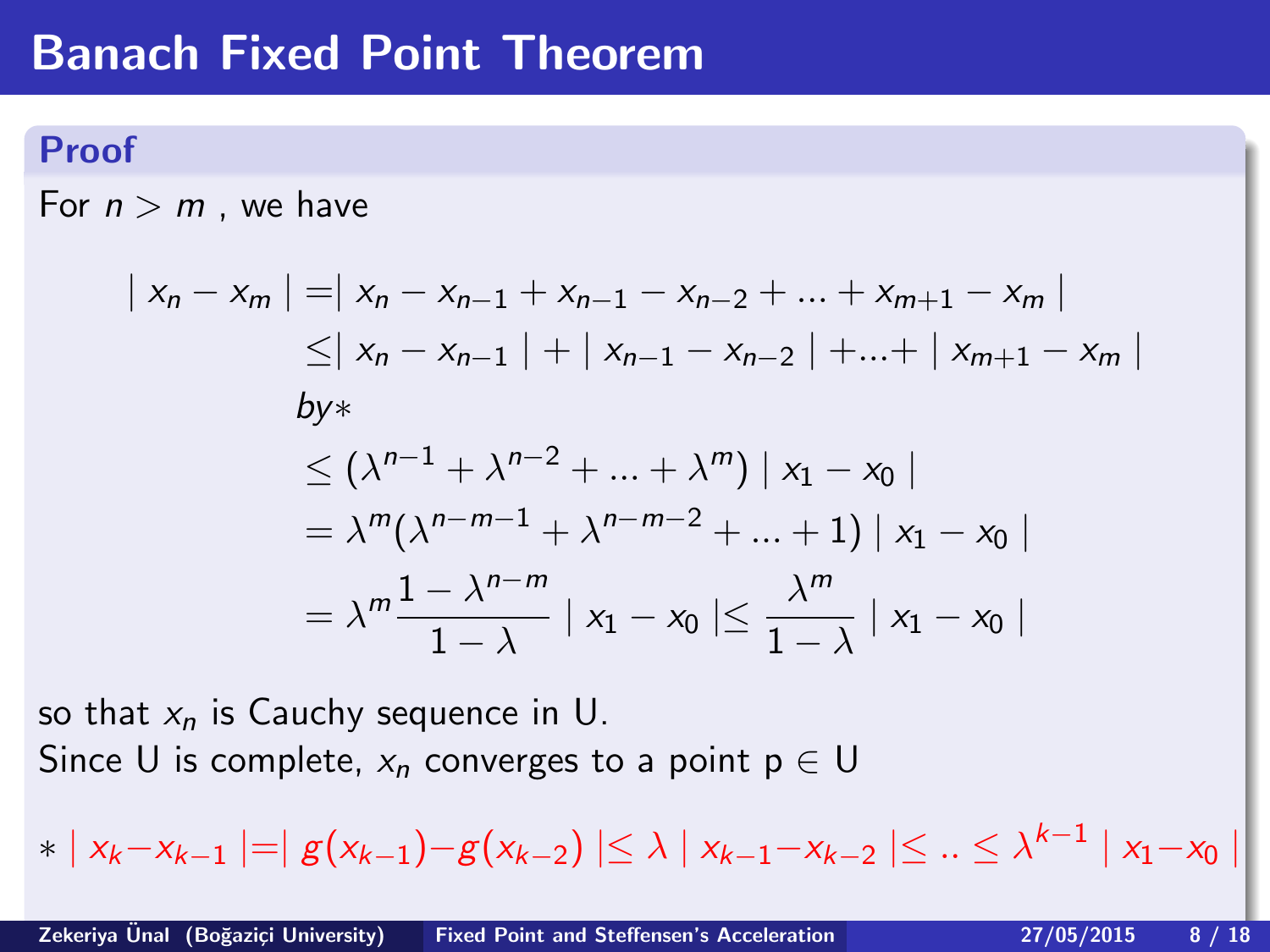Now,since g being contraction is continuous, we have

$$
p = \lim_{n \to \infty} x_n = \lim_{n \to \infty} g(x_{n-1}) = g(\lim_{n \to \infty} x_{n-1}) = g(p)
$$

so that p is fixed point of g. By the lemma p is the unique fixed point of g.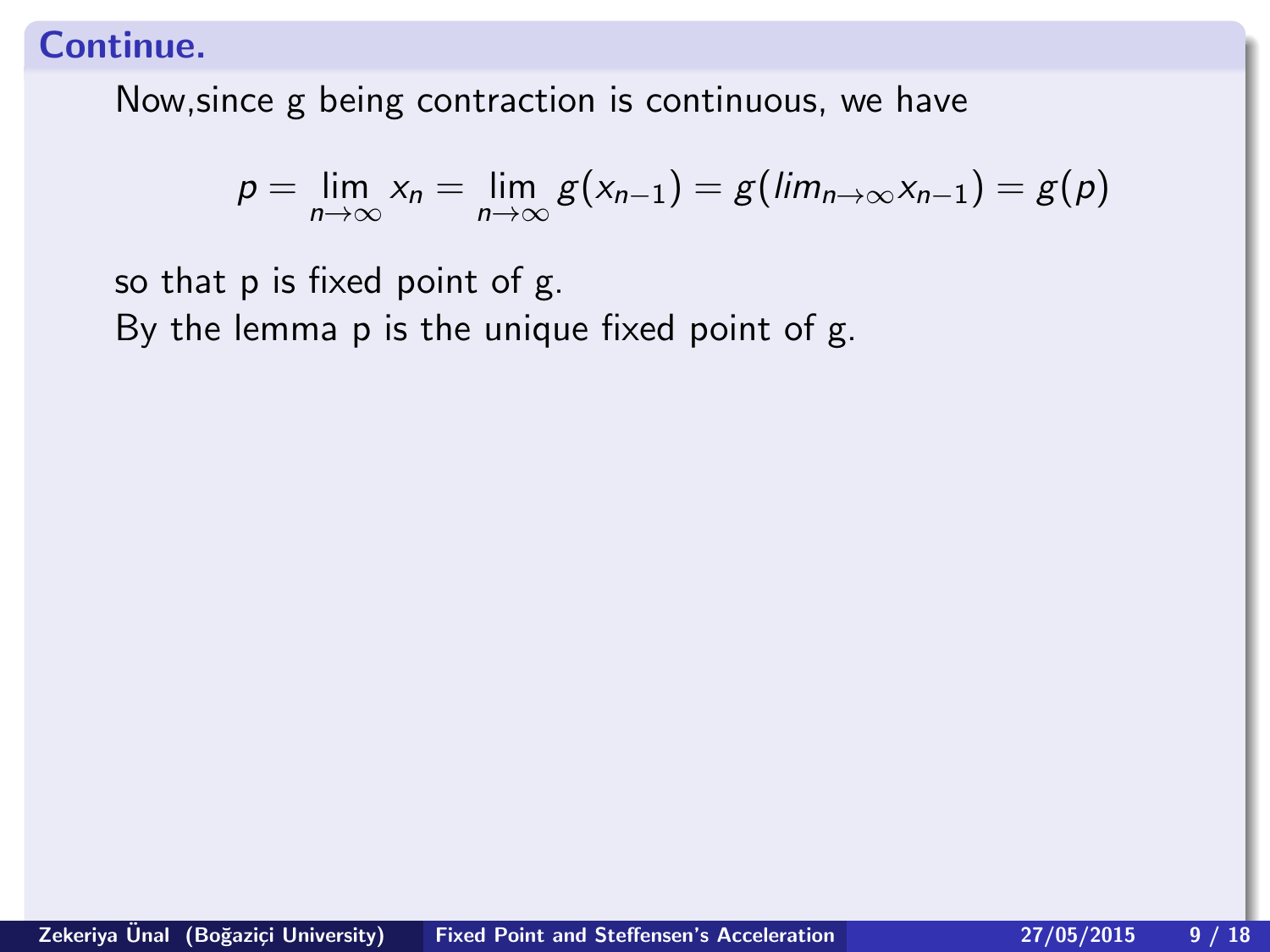Now,since g being contraction is continuous, we have

$$
p = \lim_{n \to \infty} x_n = \lim_{n \to \infty} g(x_{n-1}) = g(\lim_{n \to \infty} x_{n-1}) = g(p)
$$

so that p is fixed point of g. By the lemma p is the unique fixed point of g. Since

$$
|x_n - x_m| \leq \frac{\lambda^m}{1 - \lambda} |x_1 - x_0|,
$$

letting  $n \rightarrow \infty$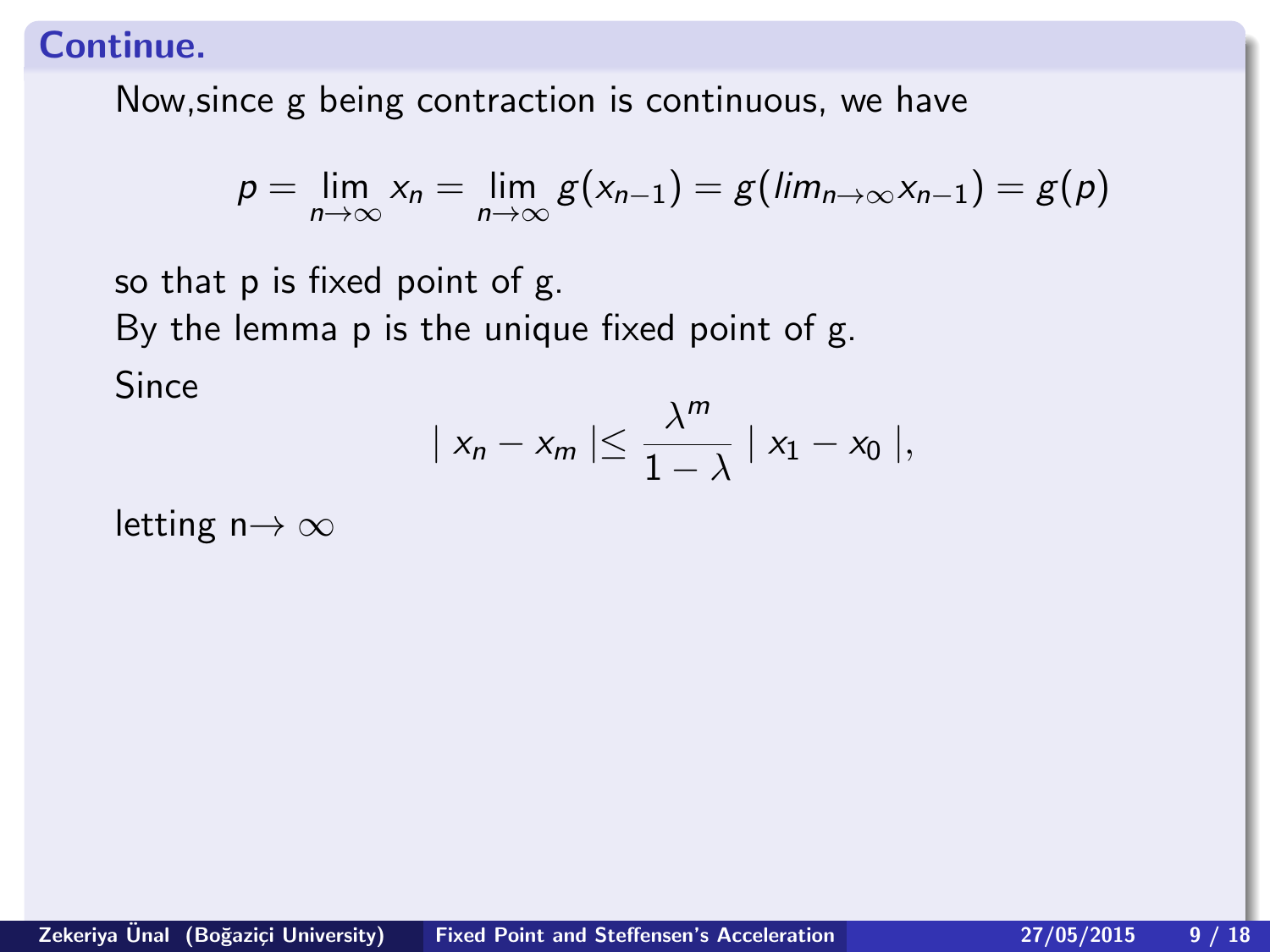Now,since g being contraction is continuous, we have

$$
p = \lim_{n \to \infty} x_n = \lim_{n \to \infty} g(x_{n-1}) = g(\lim_{n \to \infty} x_{n-1}) = g(p)
$$

so that p is fixed point of g. By the lemma p is the unique fixed point of g. Since

$$
|x_n - x_m| \leq \frac{\lambda^m}{1 - \lambda} |x_1 - x_0|,
$$

letting  $n \rightarrow \infty$ 

we get

$$
|p-x_m|\leq \frac{\lambda^m}{1-\lambda} |x_1-x_0|
$$

for  $y_0 = x_{n-1}$ ,  $y_1 = x_n$ 

$$
|y_1-p|\leq \frac{\lambda}{1-\lambda} |y_1-y_0|
$$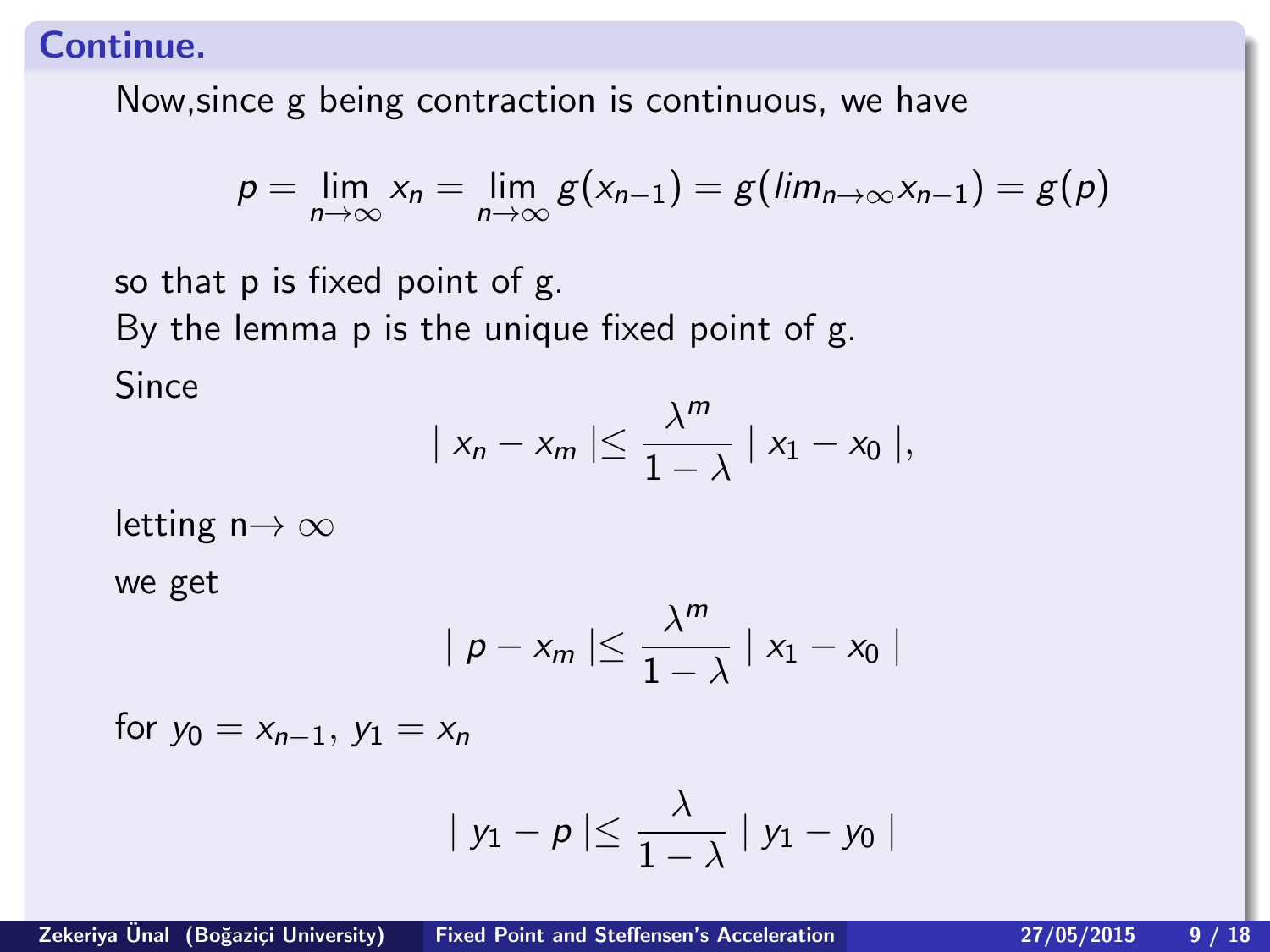#### <span id="page-17-0"></span>The Fixed Point Algorithm

If g has a fixed point p, then the fixed point algorithm generates a sequence  $\{x_n\}$  defined as  $x_0$ : arbitrary but fixed,  $x_n = g(x_{n-1})$ , n=1,2,3,... to approximate p.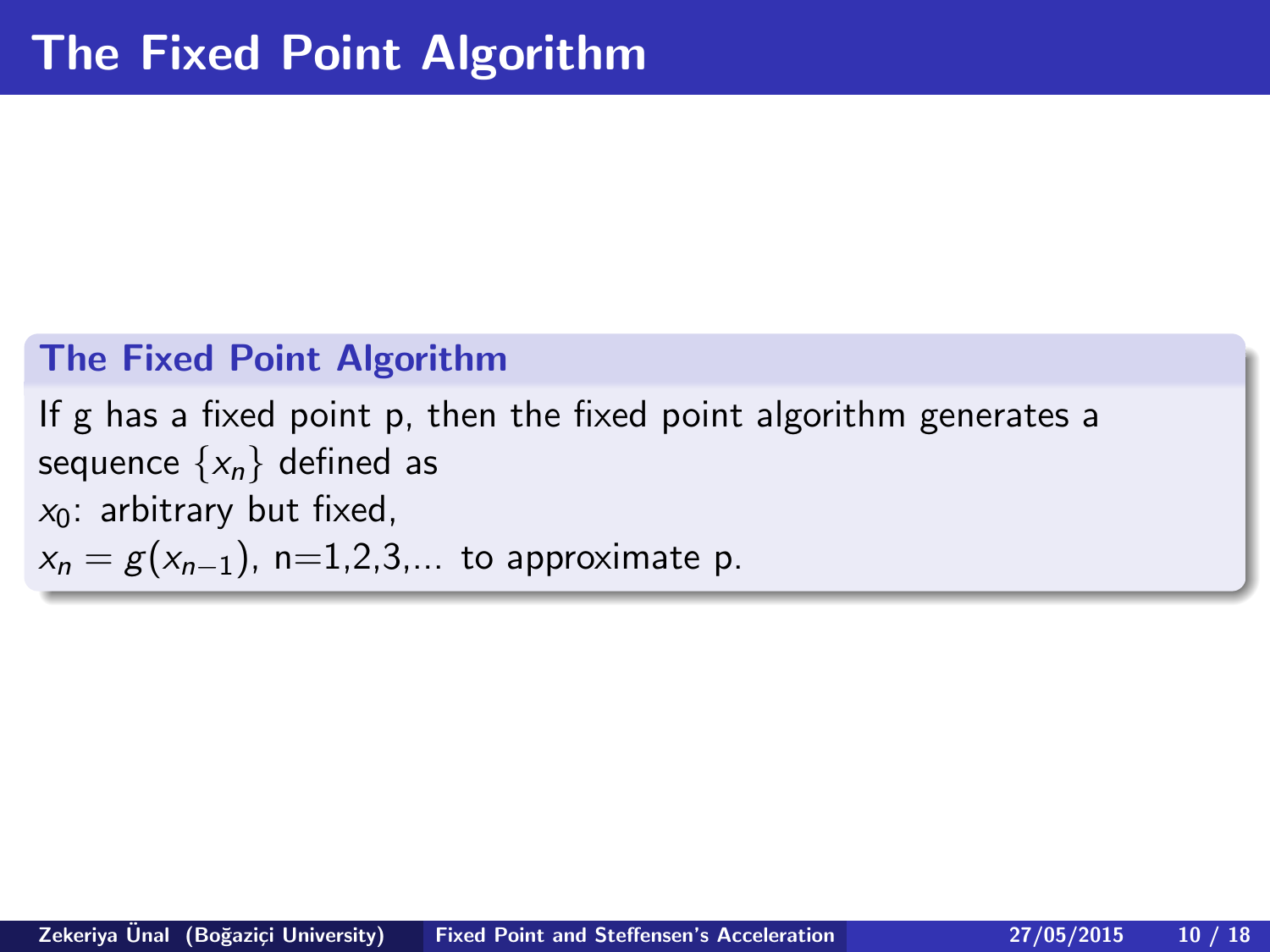# <span id="page-18-0"></span>Fixed Point The Case Where Multiple Derivatives Are Zero at The Fixed Point

#### Theorem

Let g be a continuous function on the closed internal  $[a, b]$  with  $\alpha > 1$  continuous derivatives on the internal (a,b). Further, Let  $p \in (a,b)$  be a fixed point of g.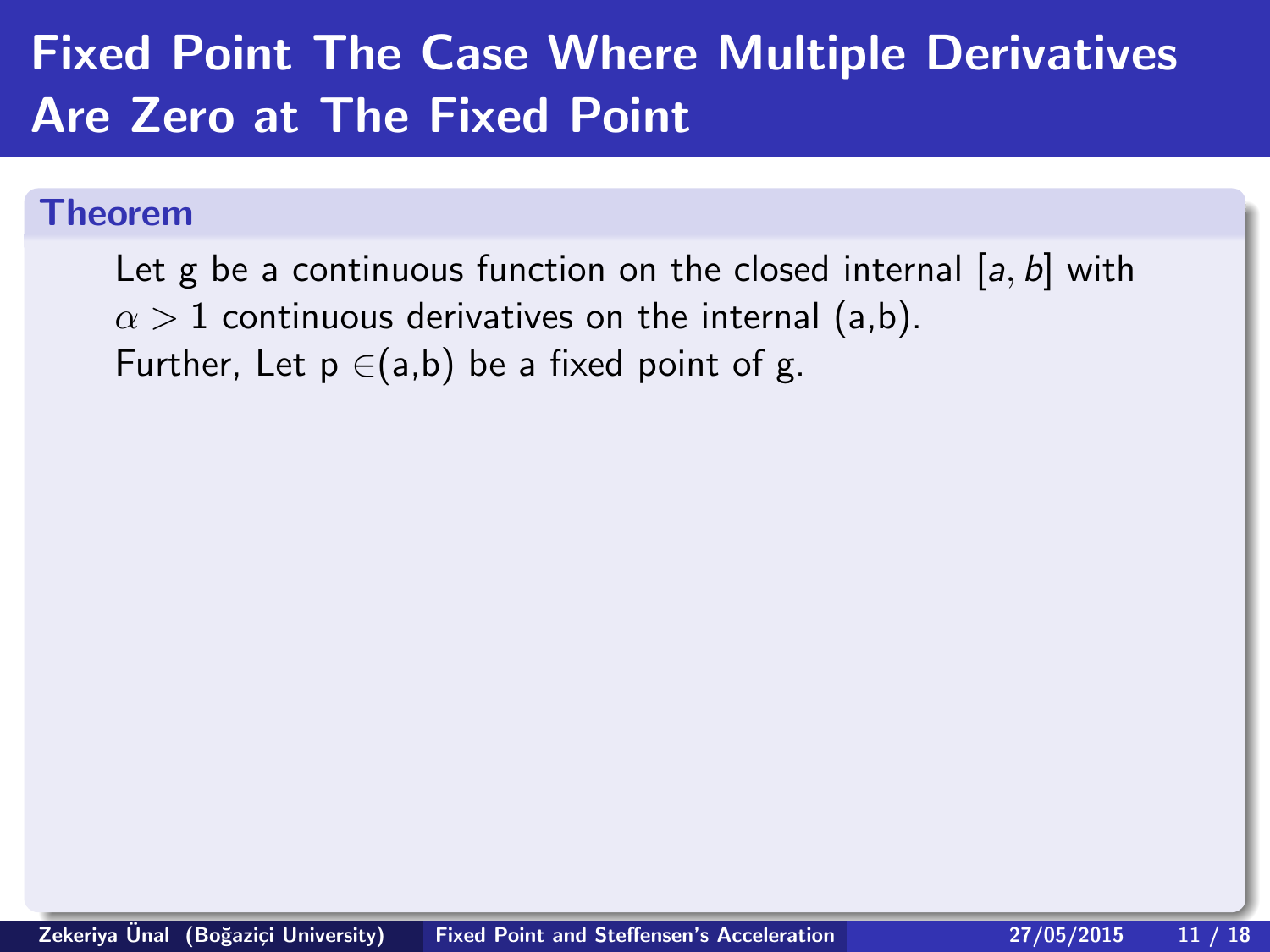# Fixed Point The Case Where Multiple Derivatives Are Zero at The Fixed Point

#### Theorem

Let g be a continuous function on the closed internal  $[a, b]$  with  $\alpha > 1$  continuous derivatives on the internal (a,b). Further, Let  $p \in (a,b)$  be a fixed point of g. if

$$
g'(\rho) = g''(\rho) = ... = g^{(\alpha - 1)}(\rho) = 0
$$

but  $g^{(\alpha)}(\rho)\neq 0,$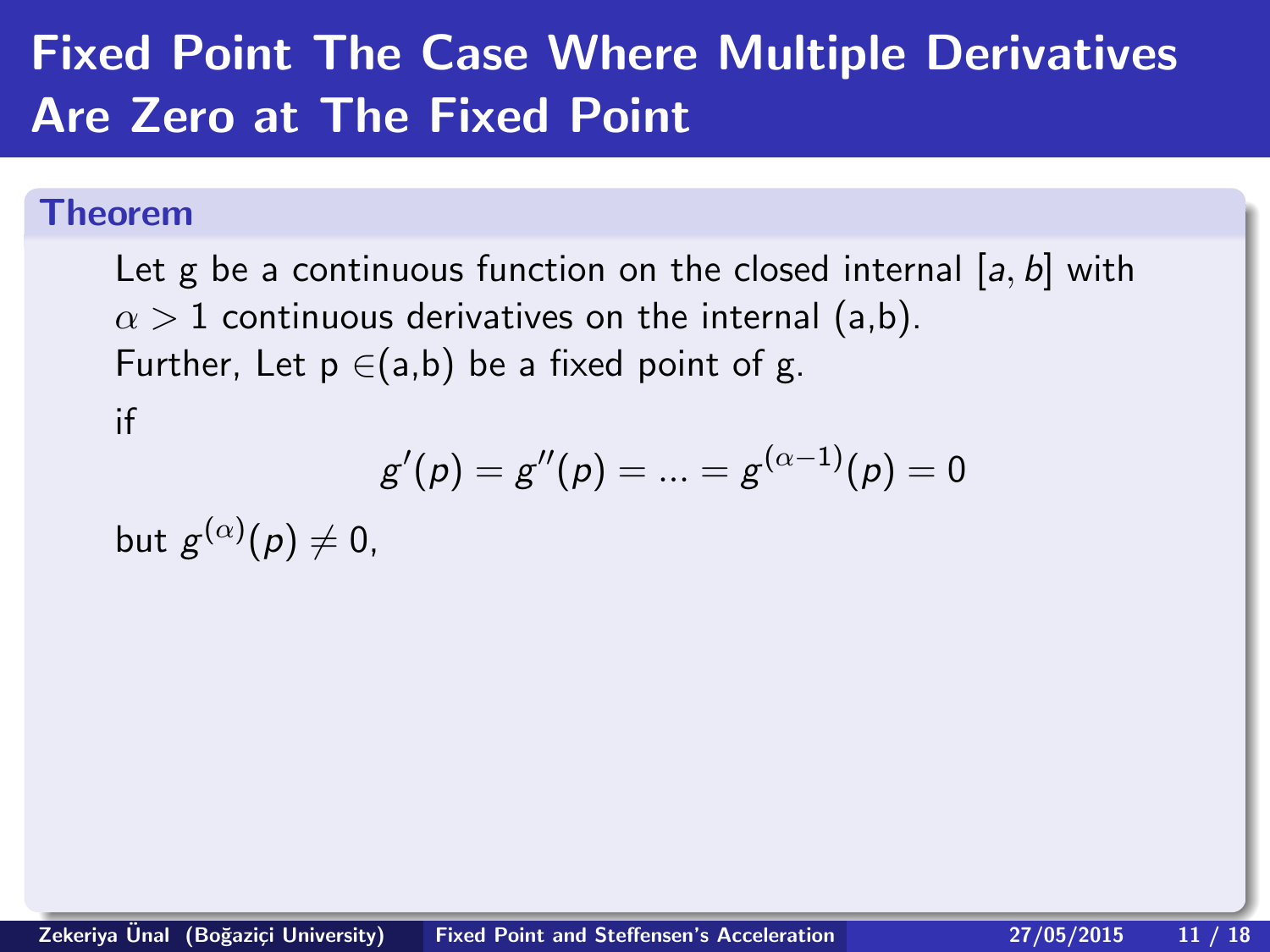# Fixed Point The Case Where Multiple Derivatives Are Zero at The Fixed Point

#### Theorem

.

Let g be a continuous function on the closed internal  $[a, b]$  with  $\alpha > 1$  continuous derivatives on the internal (a,b). Further, Let  $p \in (a,b)$  be a fixed point of g. if

$$
g'(\rho) = g''(\rho) = ... = g^{(\alpha - 1)}(\rho) = 0
$$

but  $g^{(\alpha)}(\rho)\neq 0,$ 

then there exist a  $\delta > 0$  such that for any  $p_0 \in [p - \delta, p + \delta]$ , the sequence  $p_n = g(p_{n-1})$  converges to the fixed point p of order  $\alpha$  with asymtotic error constant

$$
\lim_{n\to\infty}\frac{|e_{n+1}|}{|e_n|^{\alpha}}=\frac{|g^{(\alpha)}(p)|}{\alpha!}
$$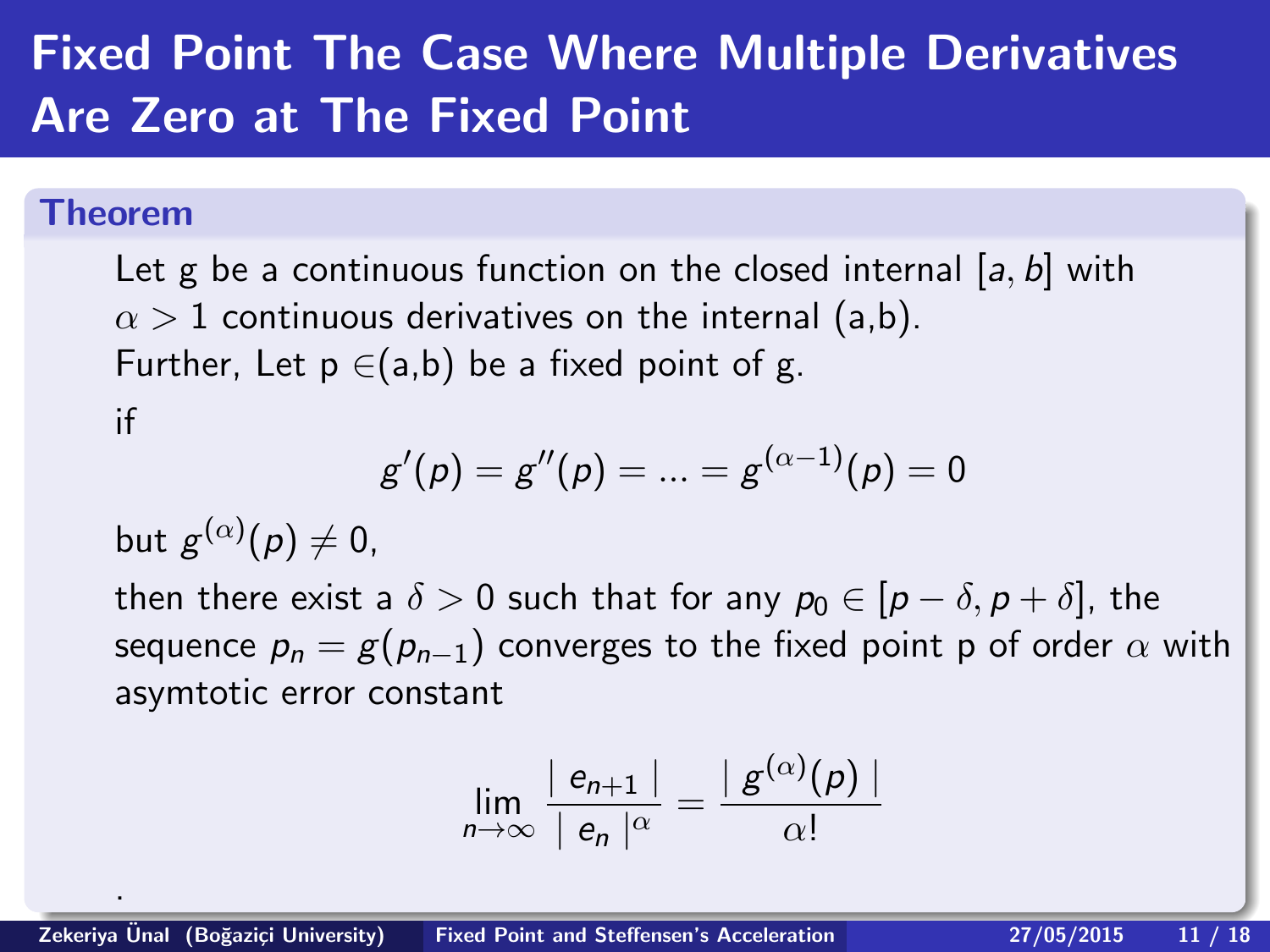Let's start by establishing the existence of  $\delta > 0$  such that for any  $p_0 \in [p - \delta, p + \delta]$ , the sequence  $p_n = g(p_{n-1})$  converges to the fixed point p.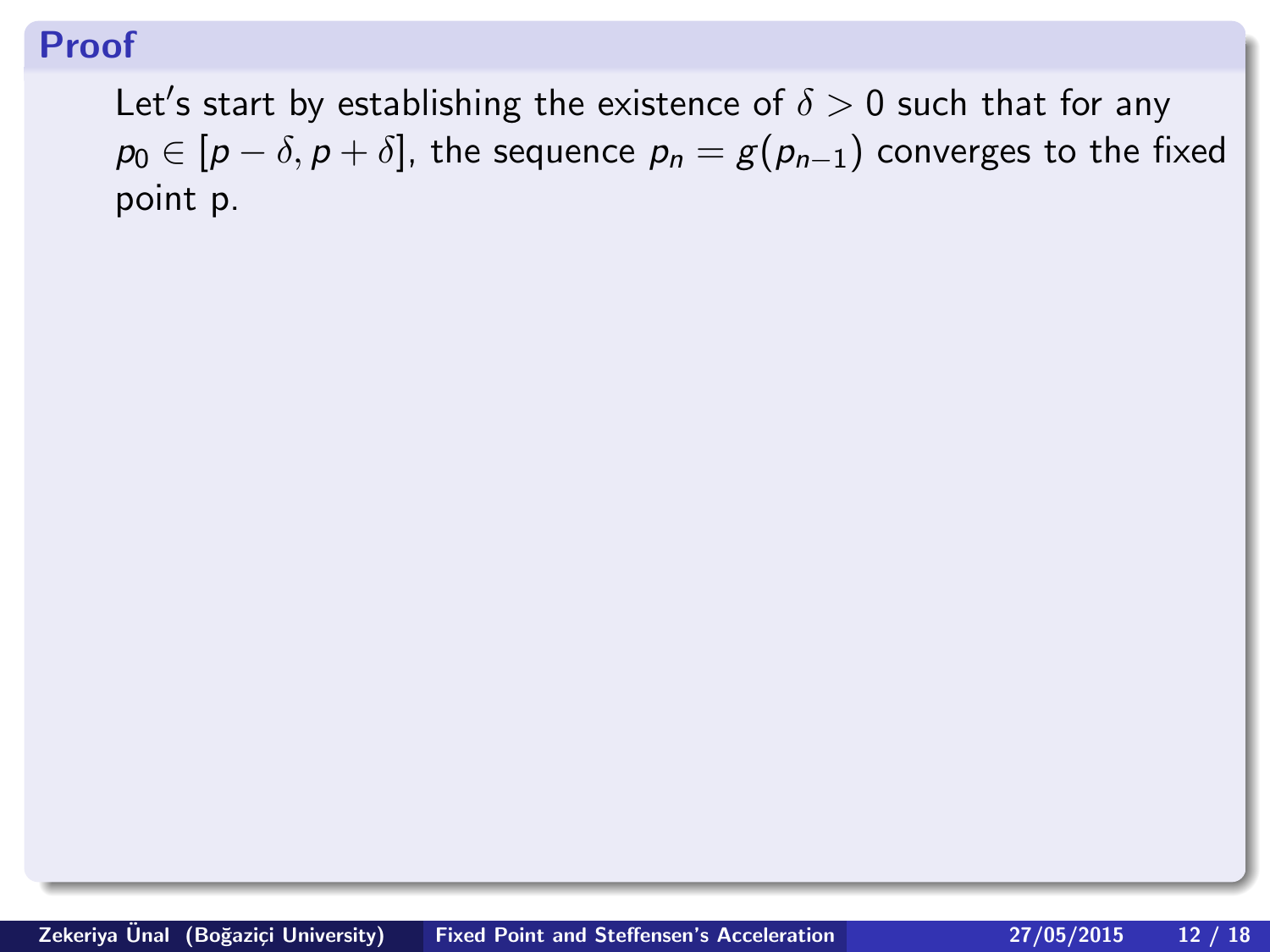Let's start by establishing the existence of  $\delta > 0$  such that for any  $p_0 \in [p - \delta, p + \delta]$ , the sequence  $p_n = g(p_{n-1})$  converges to the fixed point p.

Let  $\lambda < 1$ . Since  $g' (p) = 0$  and  $g'$  is continuous, it follows that there exists a  $\delta > 0$  such that $\mid g'(x) \mid \leq \lambda < 1$  for all  $x \in I \equiv [p - \delta, p + \delta]$ From this, it follows that  $g: I \rightarrow I$ ; for if  $x \in I$  then,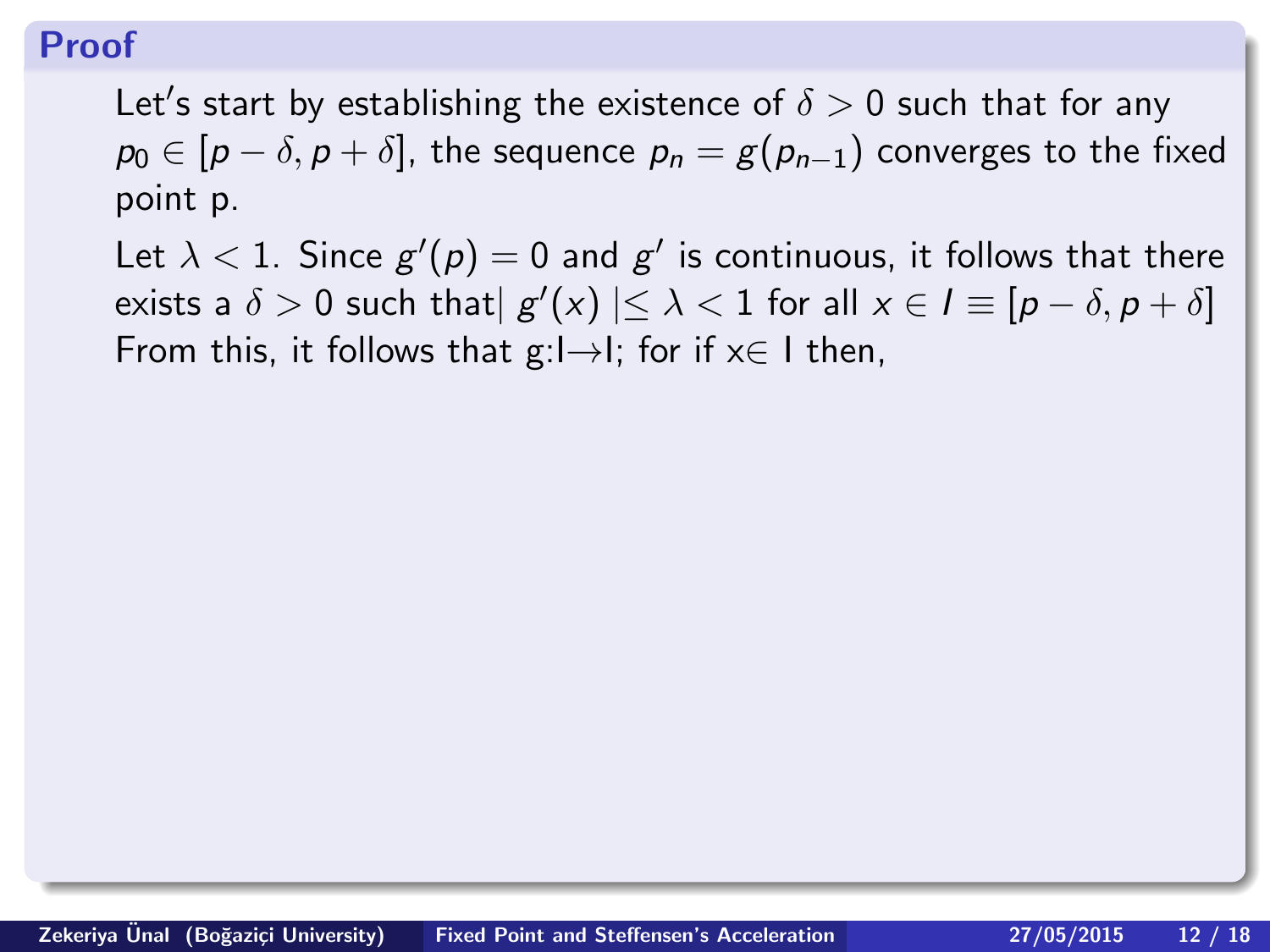Let's start by establishing the existence of  $\delta > 0$  such that for any  $p_0 \in [p - \delta, p + \delta]$ , the sequence  $p_n = g(p_{n-1})$  converges to the fixed point p.

Let  $\lambda < 1$ . Since  $g' (p) = 0$  and  $g'$  is continuous, it follows that there exists a  $\delta > 0$  such that $\mid g'(x) \mid \leq \lambda < 1$  for all  $x \in I \equiv [p - \delta, p + \delta]$ From this, it follows that  $g: I \rightarrow I$ ; for if  $x \in I$  then,

$$
| g(x) - p | = | g(x) - g(p) |
$$
  
\n
$$
= | g'(\xi) || x - p |
$$
  
\n
$$
\leq \lambda | x - p | < | x - p |
$$
  
\n
$$
\leq \delta
$$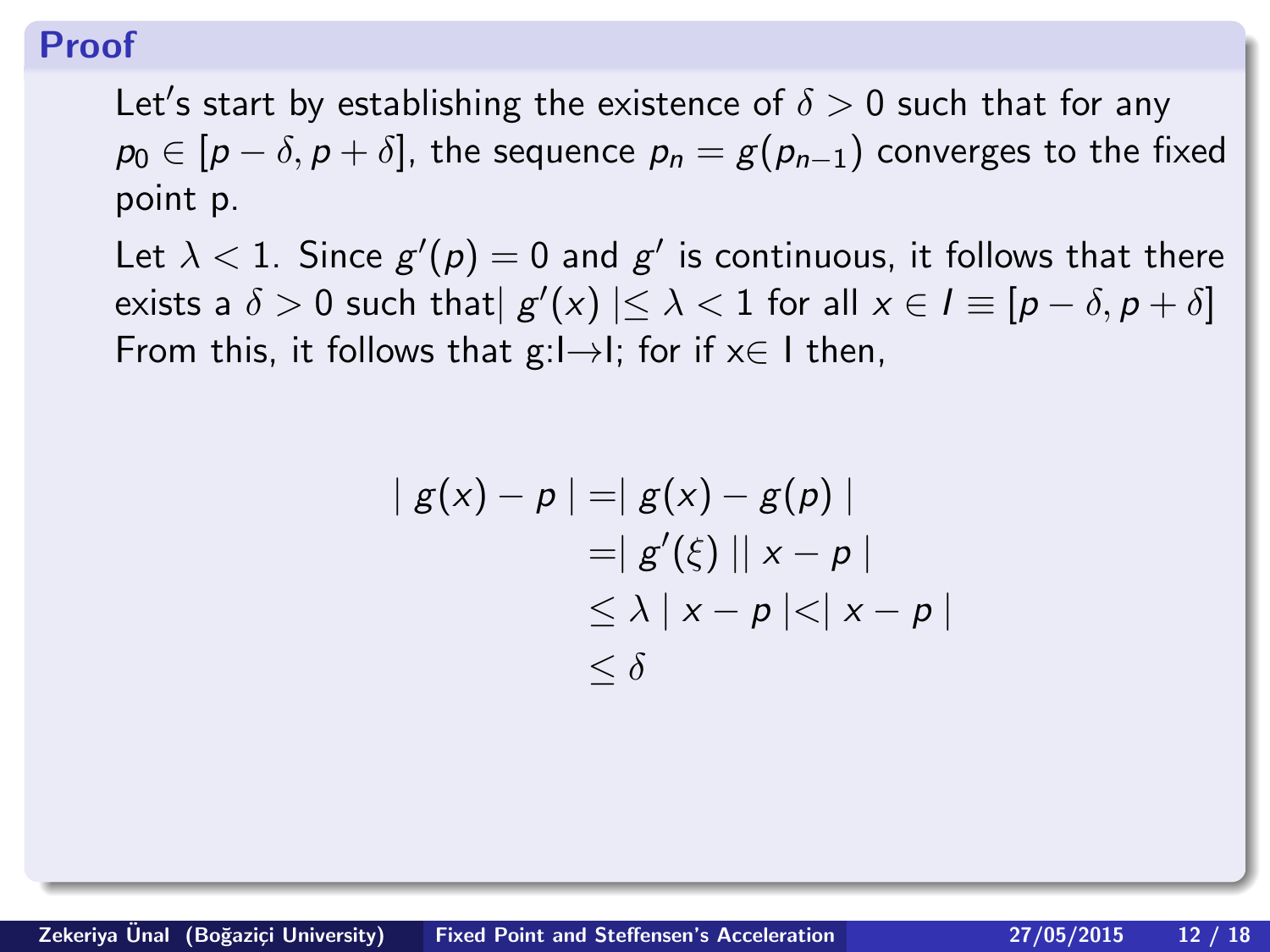Let's start by establishing the existence of  $\delta > 0$  such that for any  $p_0 \in [p - \delta, p + \delta]$ , the sequence  $p_n = g(p_{n-1})$  converges to the fixed point p.

Let  $\lambda < 1$ . Since  $g' (p) = 0$  and  $g'$  is continuous, it follows that there exists a  $\delta > 0$  such that $\mid g'(x) \mid \leq \lambda < 1$  for all  $x \in I \equiv [p - \delta, p + \delta]$ From this, it follows that  $g: I \rightarrow I$ ; for if  $x \in I$  then,

$$
| g(x) - p | = | g(x) - g(p) |
$$
  
\n
$$
= | g'(\xi) || x - p |
$$
  
\n
$$
\leq \lambda | x - p | < | x - p |
$$
  
\n
$$
\leq \delta
$$

Therefore by the a fixed point theorem established earlier, the sequence  $p_n = g(p_{n-1})$  converges to the fixed point p for any  $p_0 \in [p-\delta, p+\delta].$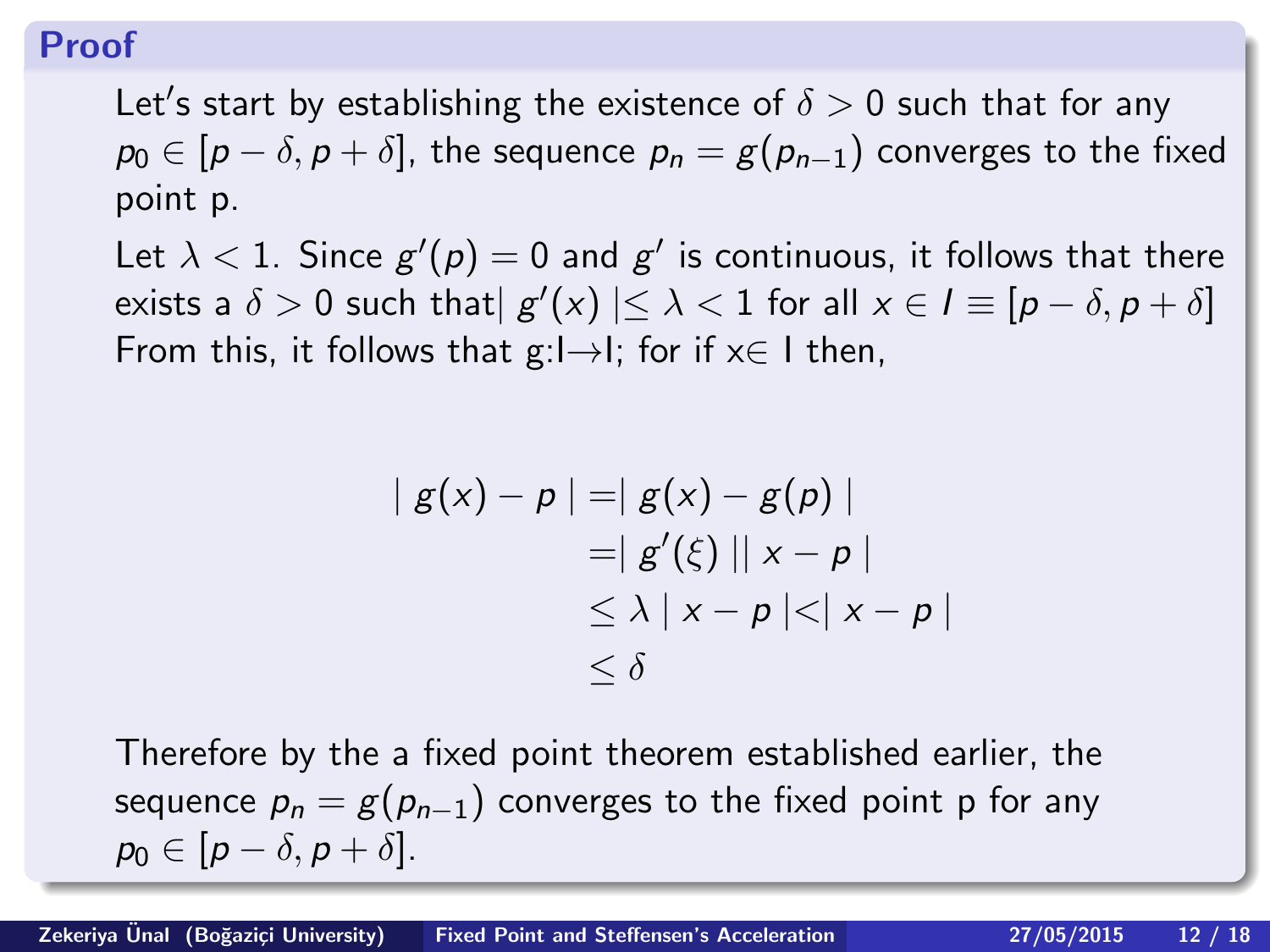To establish the order of convergence, let  $x \in I$  and expand the iteration function g into a Taylor series about  $x=$ p:

$$
g(x) = g(p) + g'(p)(x-p) + ... + \frac{g^{\alpha-1}(p)}{(\alpha-1)!}(x-p)^{\alpha-1} + \frac{g^{\alpha}(\xi)}{(\alpha)!}(x-p)^{\alpha}
$$

where  $\xi$  is between x and p.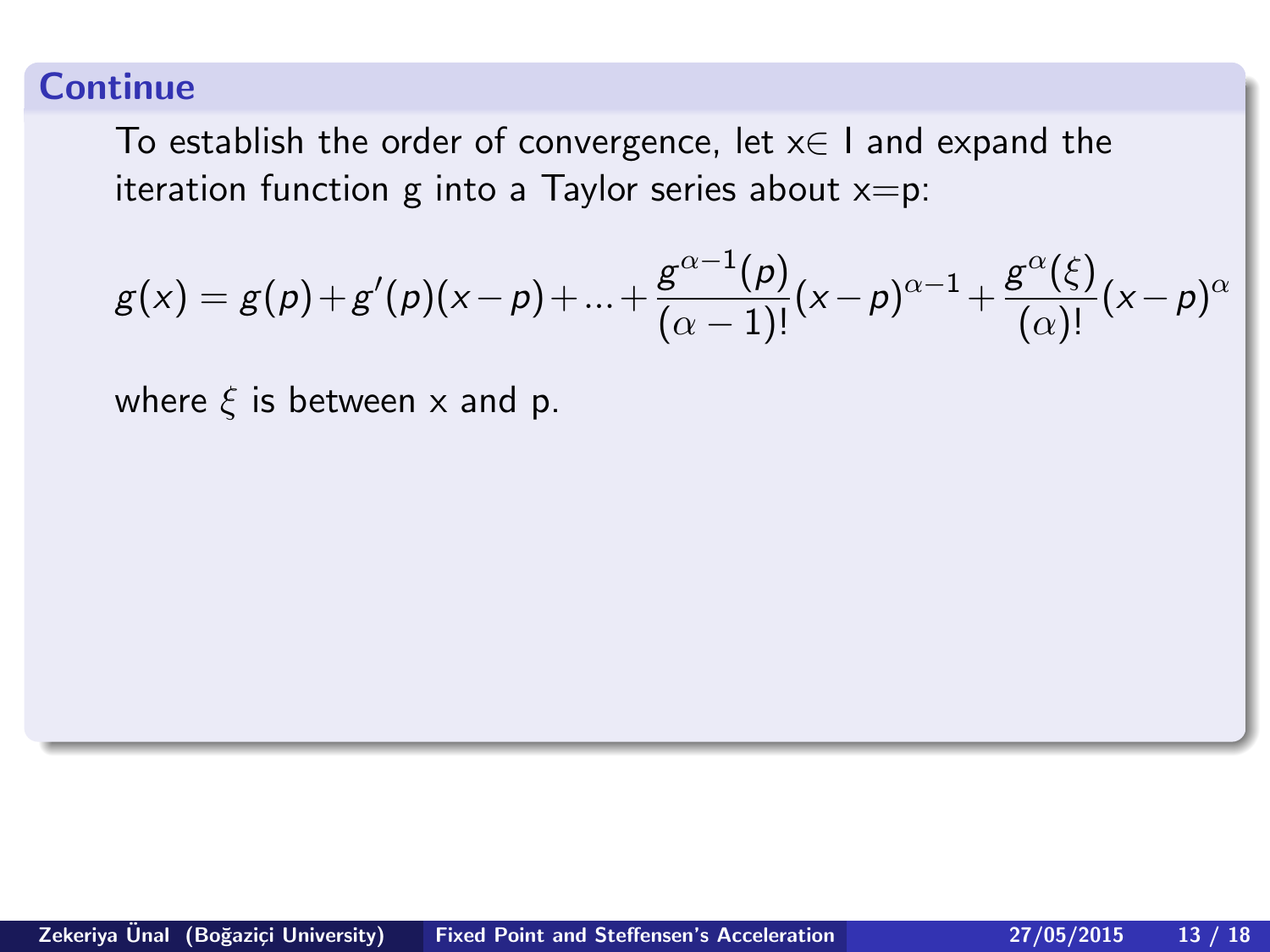To establish the order of convergence, let  $x \in I$  and expand the iteration function g into a Taylor series about  $x=$ p:

$$
g(x) = g(p) + g'(p)(x-p) + ... + \frac{g^{\alpha-1}(p)}{(\alpha-1)!}(x-p)^{\alpha-1} + \frac{g^{\alpha}(\xi)}{(\alpha)!}(x-p)^{\alpha}
$$

where  $\xi$  is between x and p.

Using the hypotheses regarding the value of  $g^{(k)}(\rho)$  for  $1\leq k\leq \alpha-1$ and letting  $x = p_n$ , the Taylor series expansion simplifies to

$$
p_n+1-p=\frac{g^{\left(\alpha\right)}(\xi)}{\alpha!}(p_n-p)^{\alpha}
$$

where  $\xi$  is now between  $p_n$  and p.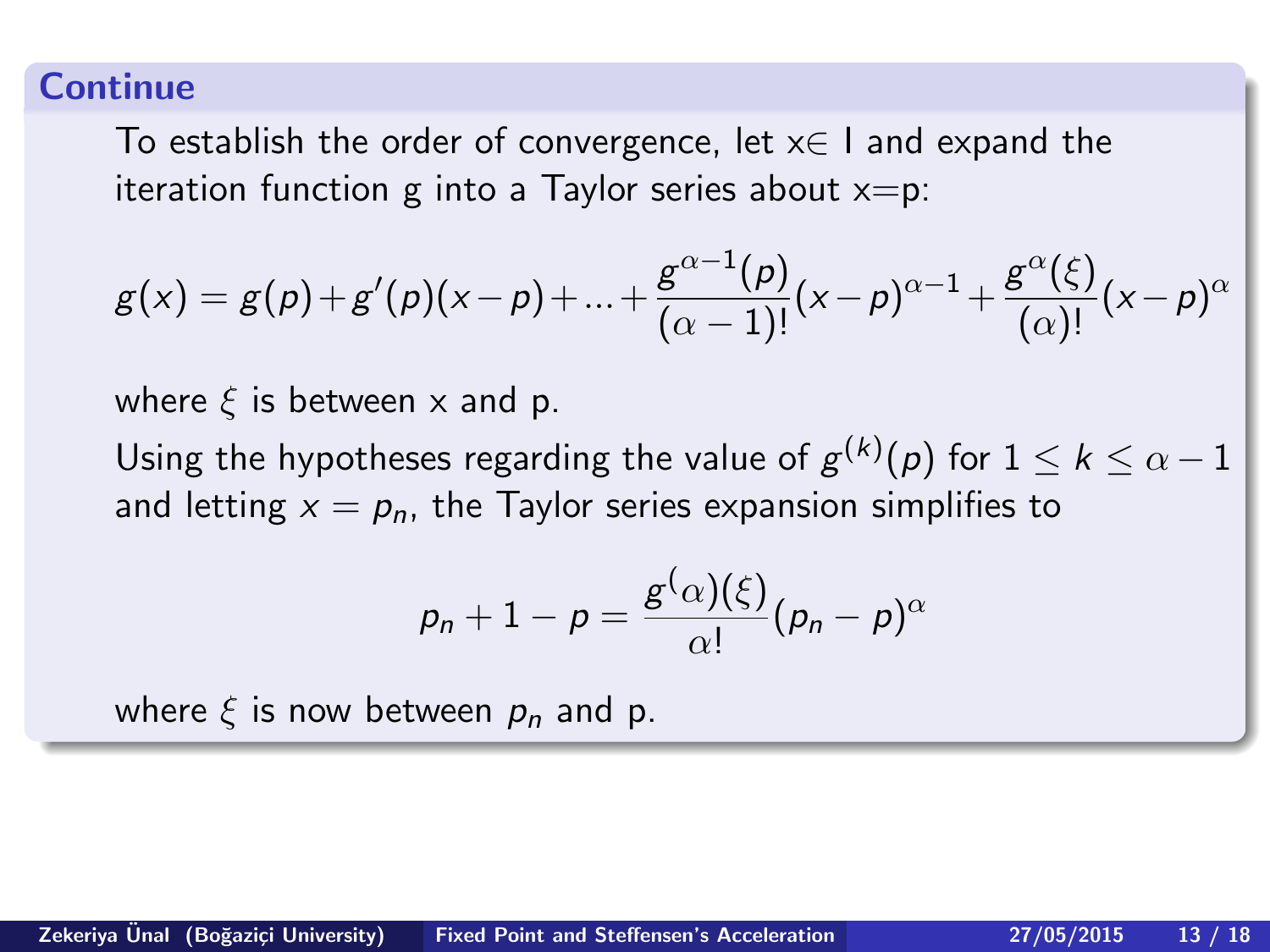The definitions of fixed point iteration scheme and of a fixed point have been used to replace  $g(p_n)$  with  $p_{n+1}$  and  $g(p)$  with p.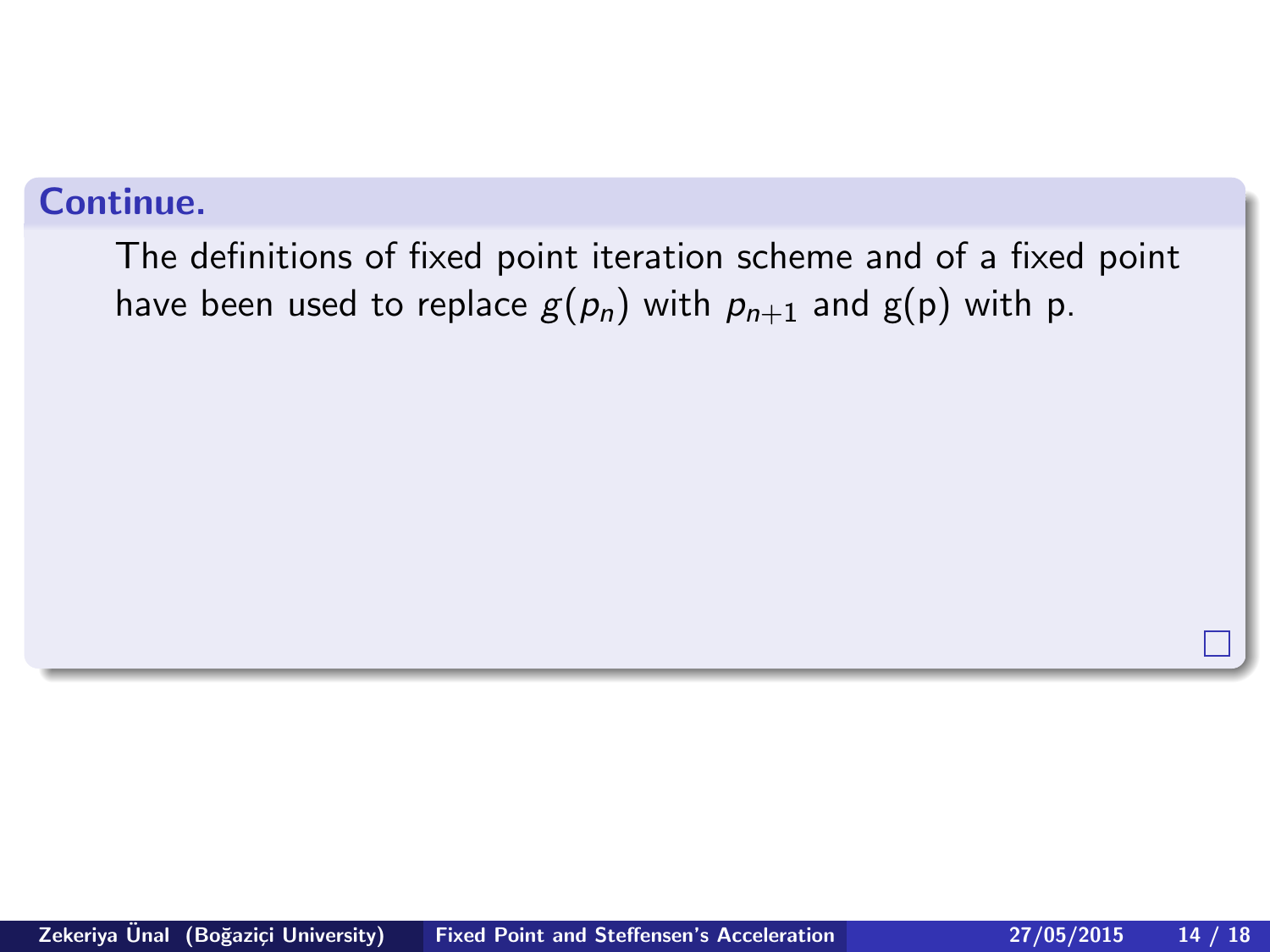The definitions of fixed point iteration scheme and of a fixed point have been used to replace  $g(p_n)$  with  $p_{n+1}$  and  $g(p)$  with p. Finally, let  $n \to \infty$ . Then  $p_n \to p$ , forcing  $\xi \to p$  also. Hence

$$
\lim_{n\to\infty}\frac{|e_{n+1}|}{|e_n|^{\alpha}}=\frac{|g^{(\alpha)}(p)|}{\alpha!}
$$

or  $p_n \rightarrow p$  of order  $\alpha$ .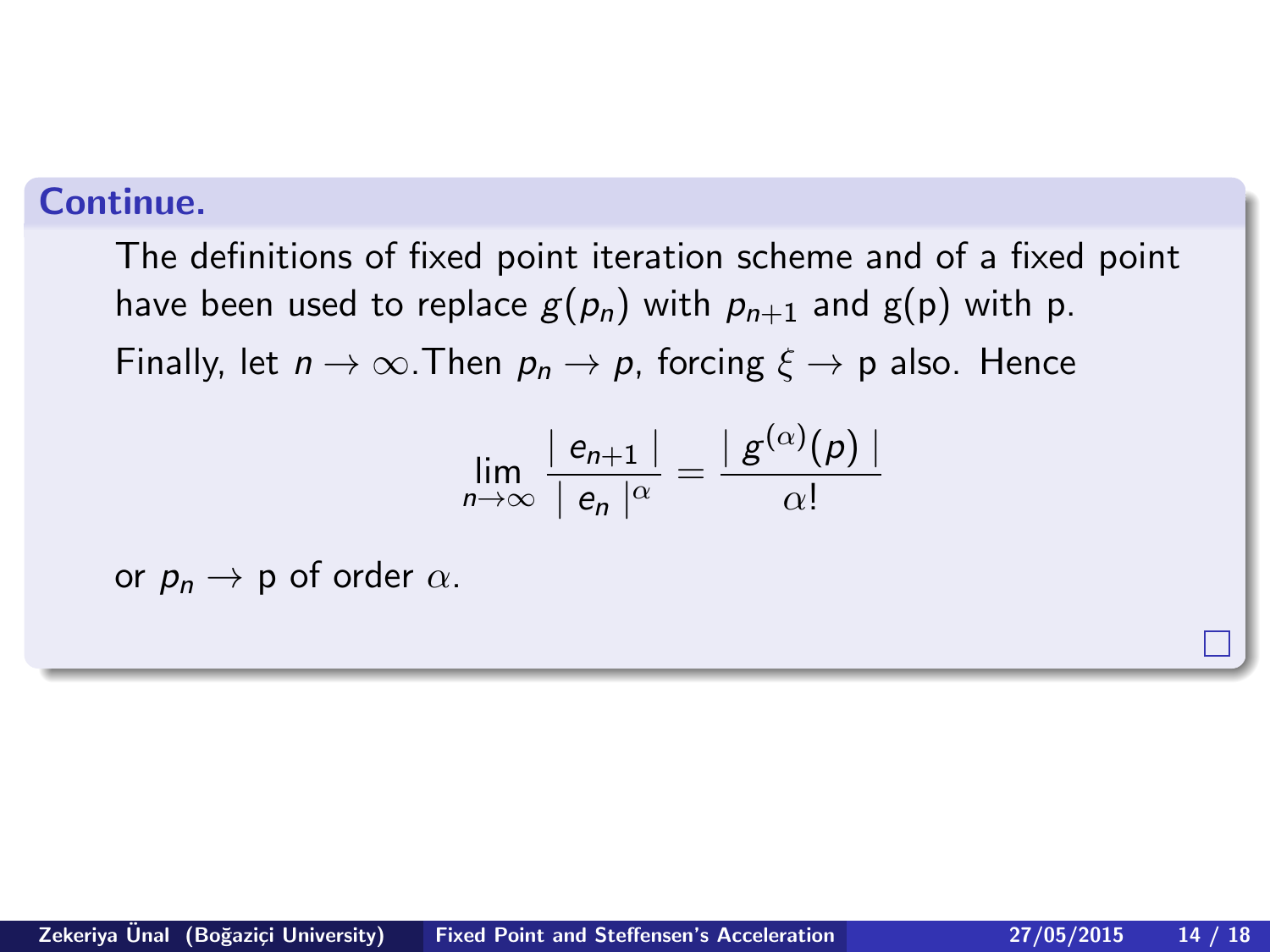## <span id="page-29-0"></span>Theorem (Aitken's  $\Delta^2$  method)

Suppose that

- $\{x_n\}$  is a sequence with  $x_n \neq p$  for all  $n \in \mathbb{N}$
- there is a constant  $c \in \Re \setminus {\pm 1}$  and a sequece  $\{\delta_n\}$ such that

$$
\bullet \ \lim_{n\to\infty} \delta_n = 0
$$

• 
$$
x_{n+1} - p = (c + \delta_n)(x_n - p)
$$
 for all  $n \in \mathbb{N}$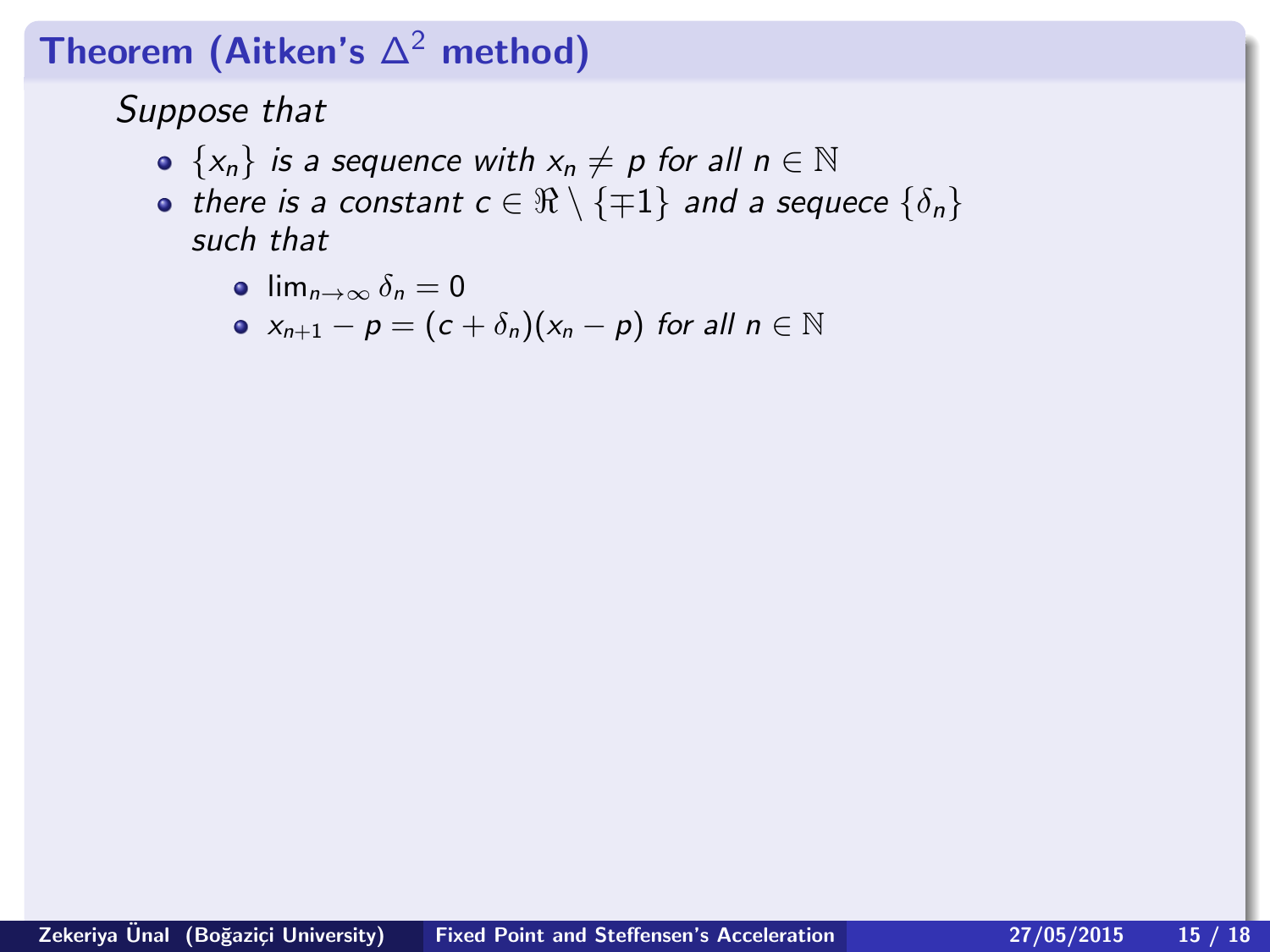## Theorem (Aitken's  $\Delta^2$  method)

## Suppose that

- $\{x_n\}$  is a sequence with  $x_n \neq p$  for all  $n \in \mathbb{N}$
- there is a constant  $c \in \Re \setminus {\pm 1}$  and a sequece  $\{\delta_n\}$ such that

$$
\bullet \ \lim_{n\to\infty} \delta_n = 0
$$

$$
x_{n+1}-p=(c+\delta_n)(x_n-p) \text{ for all } n\in\mathbb{N}
$$

Then

\n- $$
\{x_n\}
$$
 converges to  $p$  iff  $|c| < 1$
\n- if  $|c| < 1$ , then
\n

$$
y_n = \frac{x_{n+2}x_n - x_{n+1}^2}{x_{n+2} - 2x_{n+1} + x_n} = x_n - \frac{(x_{n+1} - x_n)^2}{x_{n+2} - 2x_{n+1} + x_n}
$$

is well-defined for all sufficiently large n.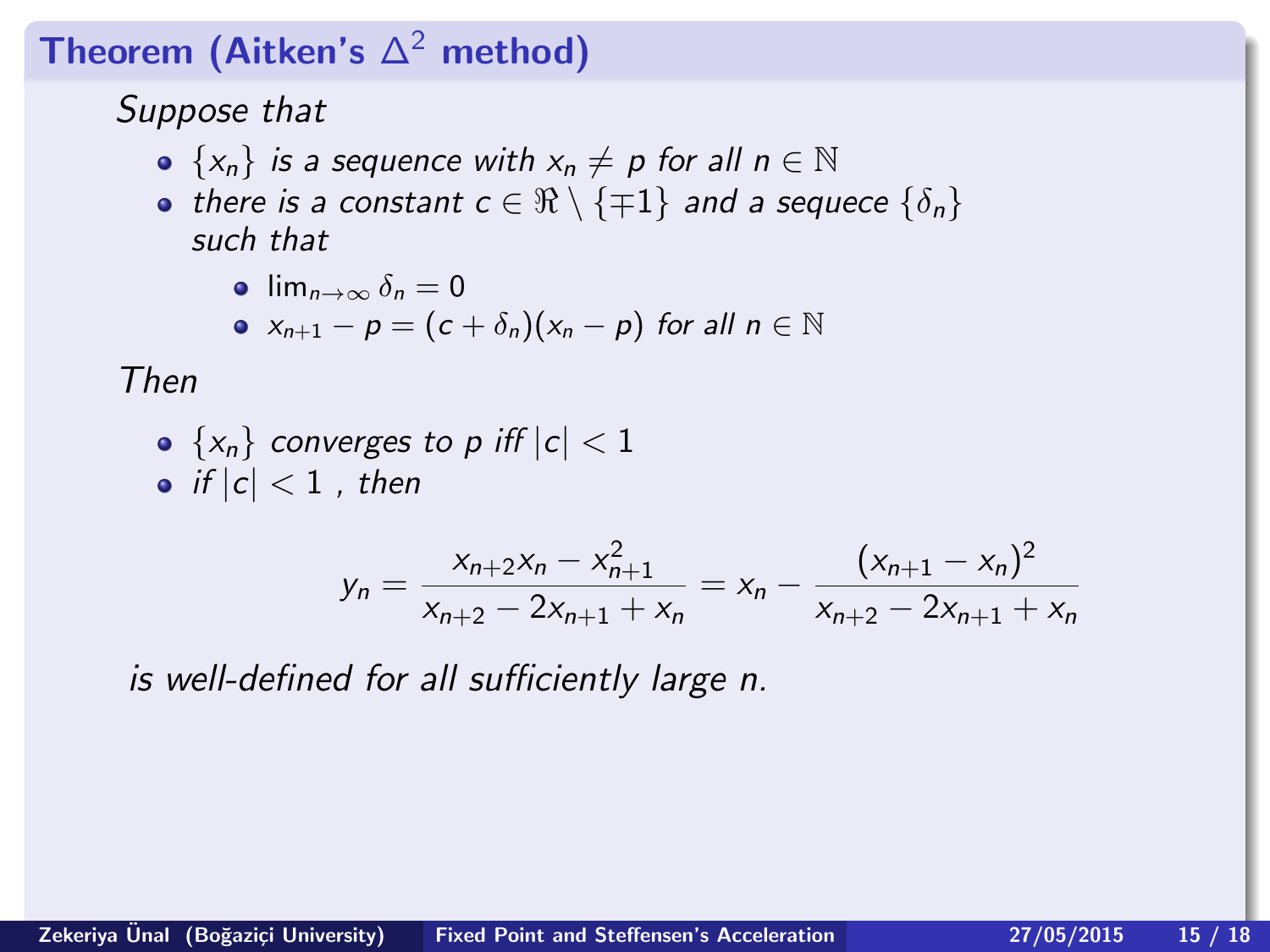## Theorem (Aitken's  $\Delta^2$  method)

## Suppose that

- $\{x_n\}$  is a sequence with  $x_n \neq p$  for all  $n \in \mathbb{N}$
- there is a constant  $c \in \Re \setminus {\pm 1}$  and a sequece  $\{\delta_n\}$ such that

$$
\bullet \ \lim_{n\to\infty} \delta_n = 0
$$

$$
\bullet \ \ x_{n+1} - p = (c + \delta_n)(x_n - p) \ \text{for all} \ n \in \mathbb{N}
$$

Then

\n- • 
$$
\{x_n\}
$$
 converges to  $p$  iff  $|c| < 1$
\n- • if  $|c| < 1$ , then
\n

$$
y_n = \frac{x_{n+2}x_n - x_{n+1}^2}{x_{n+2} - 2x_{n+1} + x_n} = x_n - \frac{(x_{n+1} - x_n)^2}{x_{n+2} - 2x_{n+1} + x_n}
$$

is well-defined for all sufficiently large n. Moreover  $\{y_n\}$  converges to p faster than  $\{x_n\}$  in the sense that

$$
\lim_{n\to\infty}\frac{y_n-p}{x_n-p}=0
$$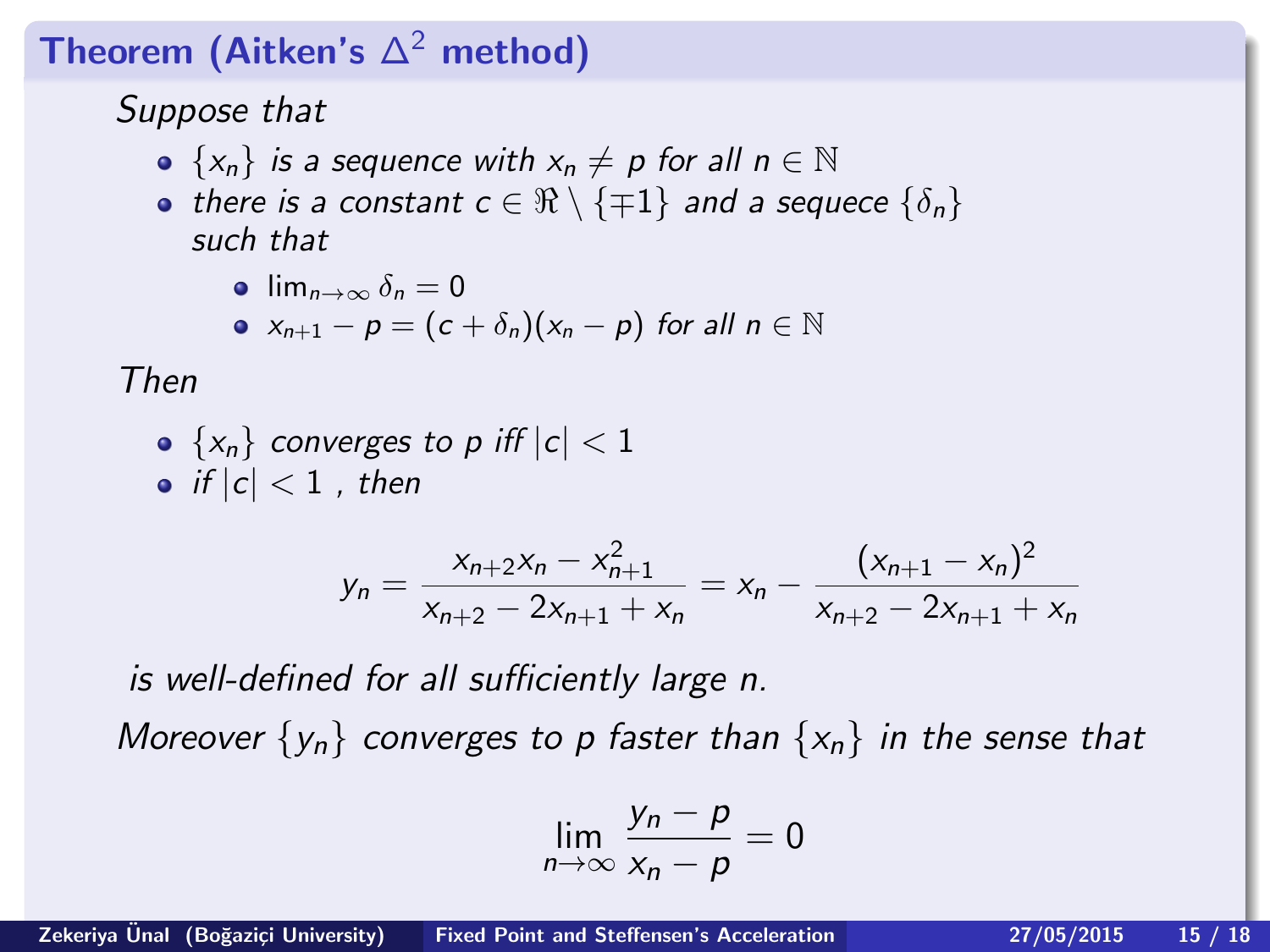Let 
$$
e_n = x_n - p
$$

П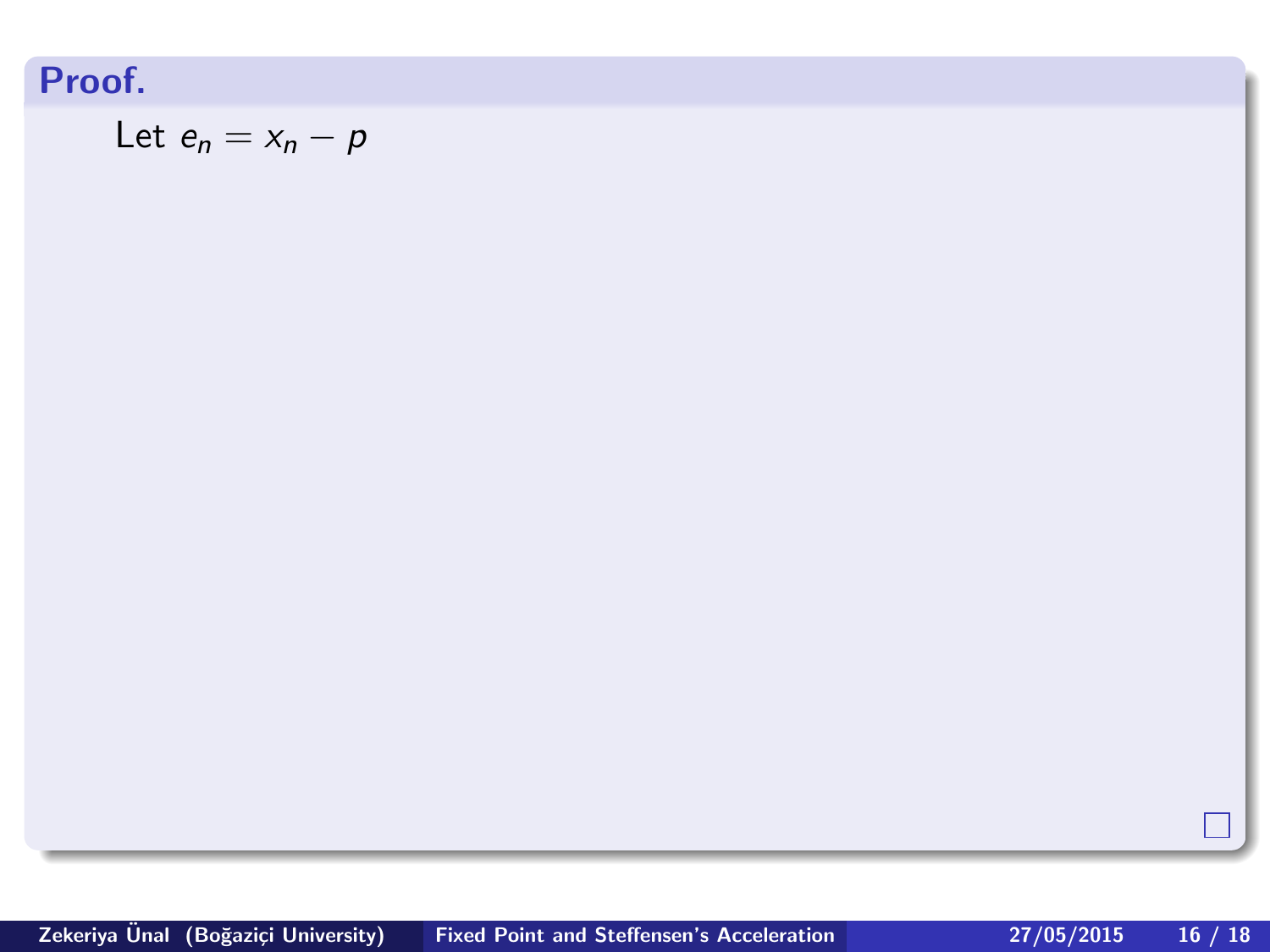Let 
$$
e_n = x_n - p
$$
  
\n
$$
y_n - p = \frac{x_{n+2}x_n - x_{n+1}^2}{x_{n+2} - 2x_{n+1} + x_n} - p
$$

П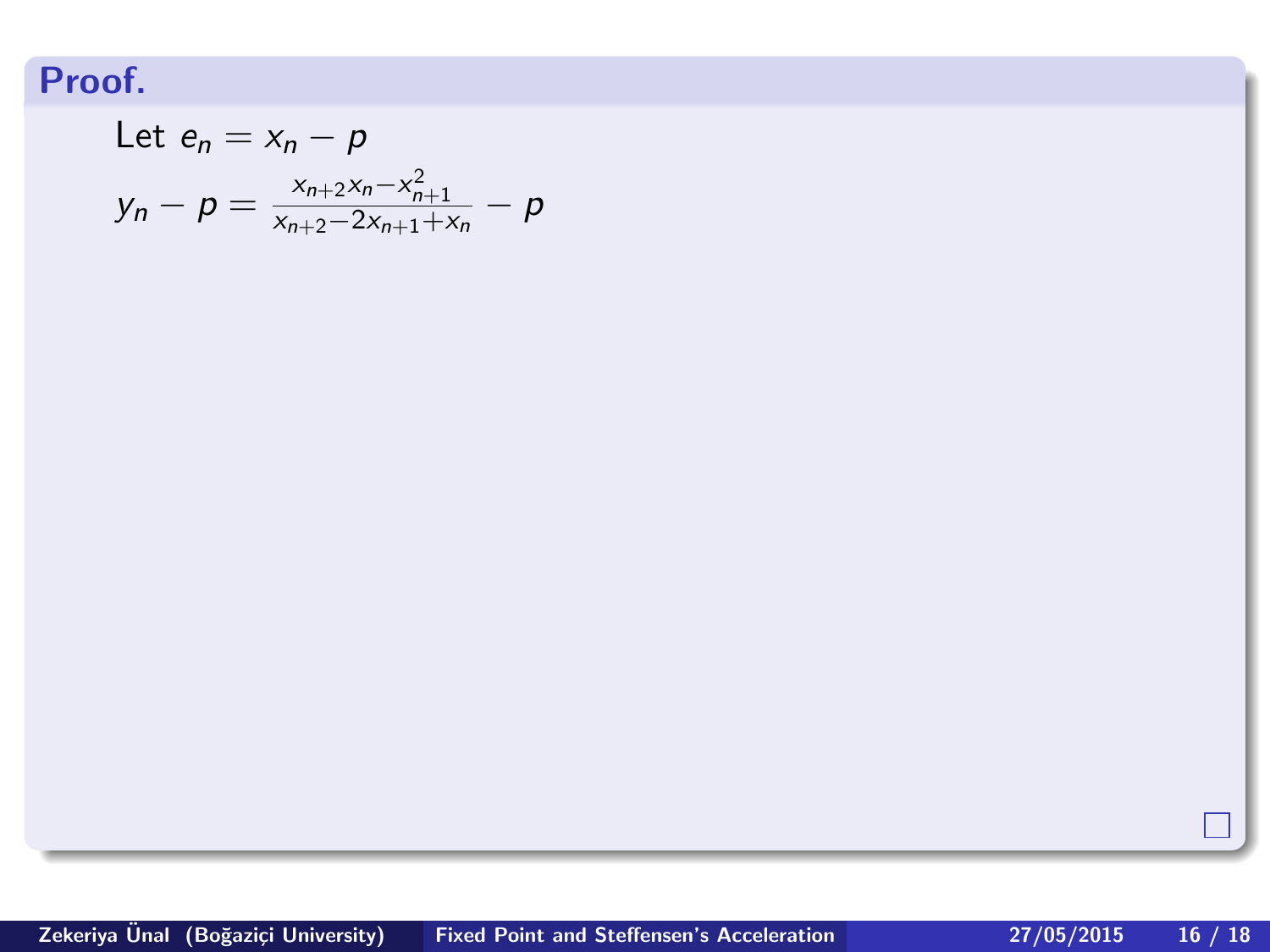Let 
$$
e_n = x_n - p
$$
  
\n
$$
y_n - p = \frac{x_{n+2}x_n - x_{n+1}^2}{x_{n+2} - 2x_{n+1} + x_n} - p
$$
\n
$$
y_n - p = \frac{(e_{n+2} + p)(e_n + p) - (e_{n+1} + p)^2}{(e_{n+2} + p) - 2(e_{n+1} + p) + (e_n + p)}
$$

П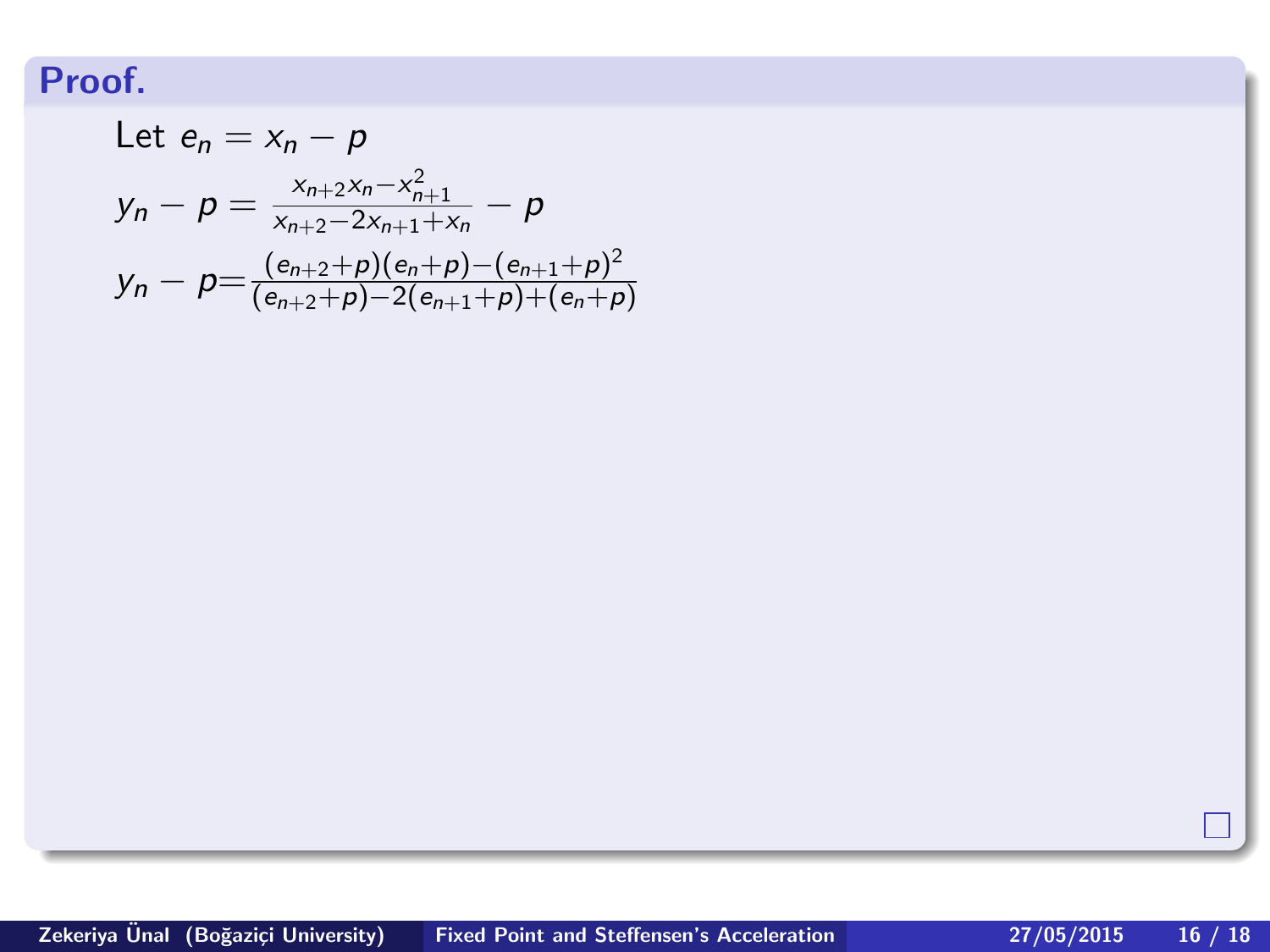Let 
$$
e_n = x_n - p
$$
  
\n
$$
y_n - p = \frac{x_{n+2}x_n - x_{n+1}^2}{x_{n+2} - 2x_{n+1} + x_n} - p
$$
\n
$$
y_n - p = \frac{(e_{n+2} + p)(e_n + p) - (e_{n+1} + p)^2}{(e_{n+2} + p) - 2(e_{n+1} + p) + (e_n + p)}
$$
\n
$$
y_n - p = \frac{e_{n+2}e_n - e_n^2}{e_{n+2} - 2e_{n+1} + e_n}
$$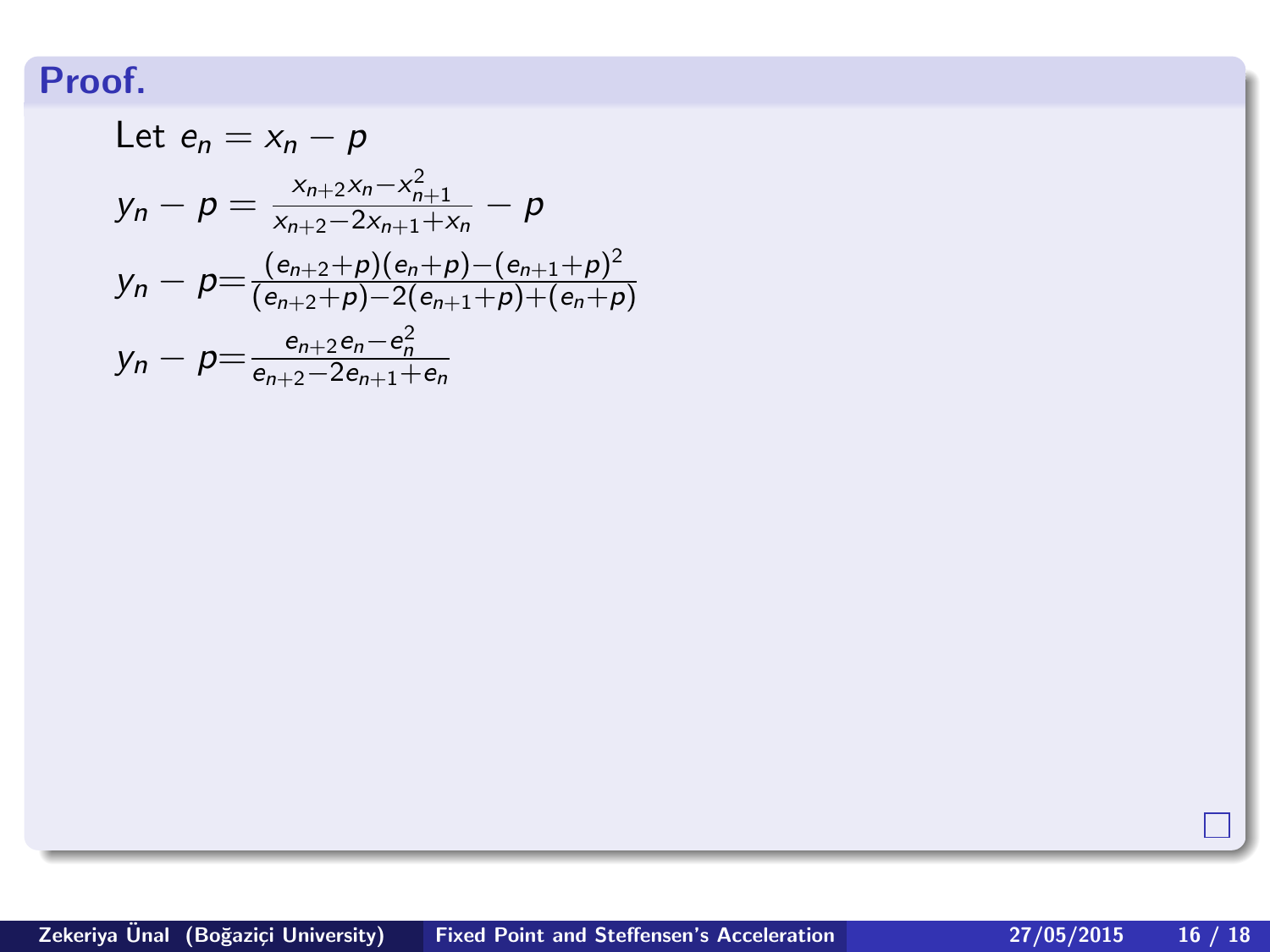Let 
$$
e_n = x_n - p
$$
  
\n
$$
y_n - p = \frac{x_{n+2}x_n - x_{n+1}^2}{x_{n+2} - 2x_{n+1} + x_n} - p
$$
\n
$$
y_n - p = \frac{(e_{n+2} + p)(e_n + p) - (e_{n+1} + p)^2}{(e_{n+2} + p) - 2(e_{n+1} + p) + (e_n + p)}
$$
\n
$$
y_n - p = \frac{e_{n+2}e_n - e_n^2}{e_{n+2} - 2e_{n+1} + e_n}
$$
\nsince we have

$$
x_{n+1}-p=(c+\delta_n)(x_n-p) \text{ and } e_{n+1}=(c+\delta_ne_n)
$$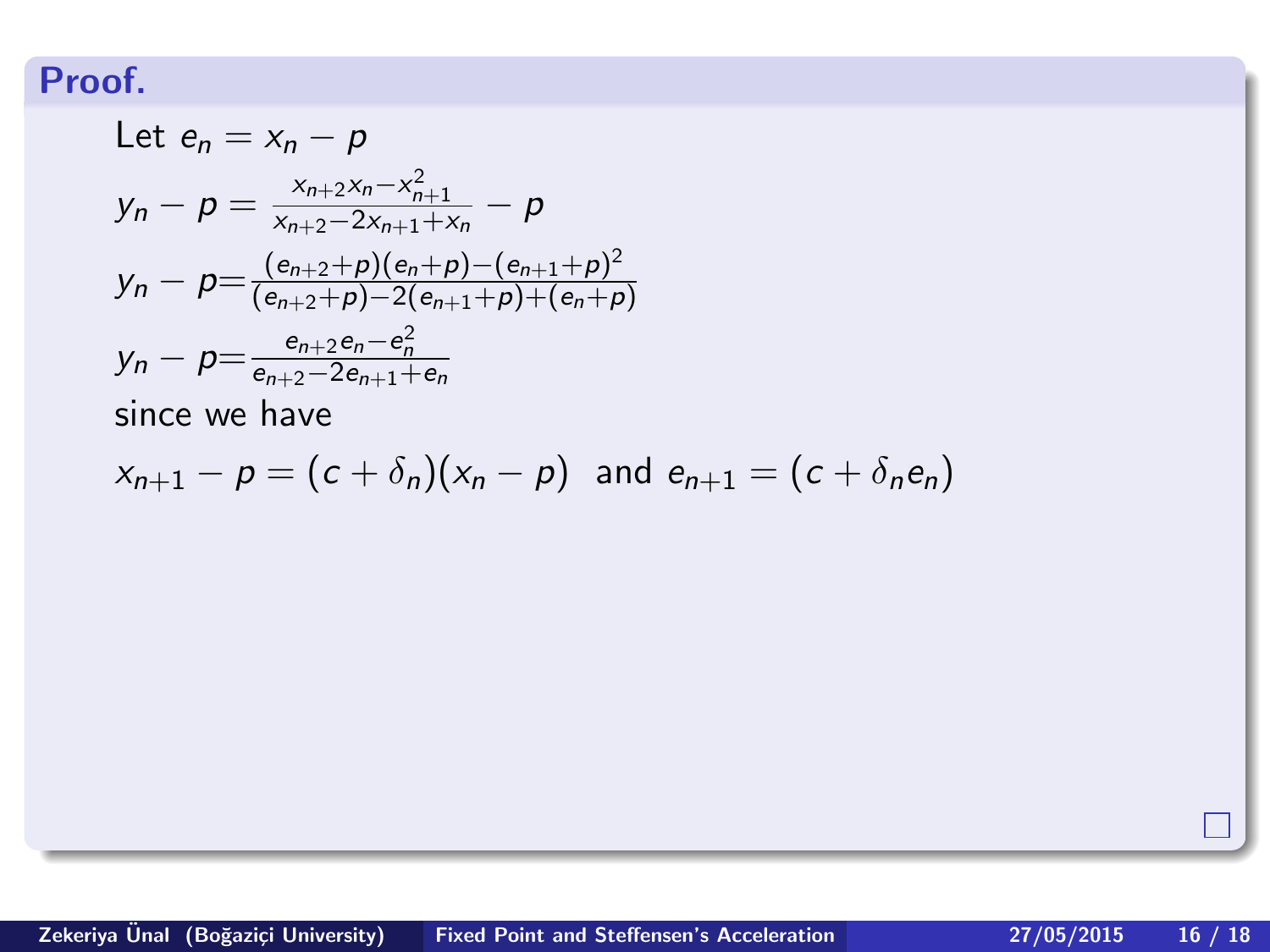Let 
$$
e_n = x_n - p
$$
  
\n
$$
y_n - p = \frac{x_{n+2}x_n - x_{n+1}^2}{x_{n+2} - 2x_{n+1} + x_n} - p
$$
\n
$$
y_n - p = \frac{(e_{n+2} + p)(e_n + p) - (e_{n+1} + p)^2}{(e_{n+2} + p) - 2(e_{n+1} + p) + (e_n + p)}
$$
\n
$$
y_n - p = \frac{e_{n+2}e_n - e_n^2}{e_{n+2} - 2e_{n+1} + e_n}
$$
\nsince we have

$$
x_{n+1} - p = (c + \delta_n)(x_n - p) \text{ and } e_{n+1} = (c + \delta_n e_n)
$$
  

$$
y_n - p = \frac{(c + \delta_{n+1})(c + \delta_n)e_ne_n - (c + \delta_n)^2 e_n^2}{(c + \delta_{n+1})(c + \delta_n)e_n - 2(c + \delta_n)e_n + e_n}
$$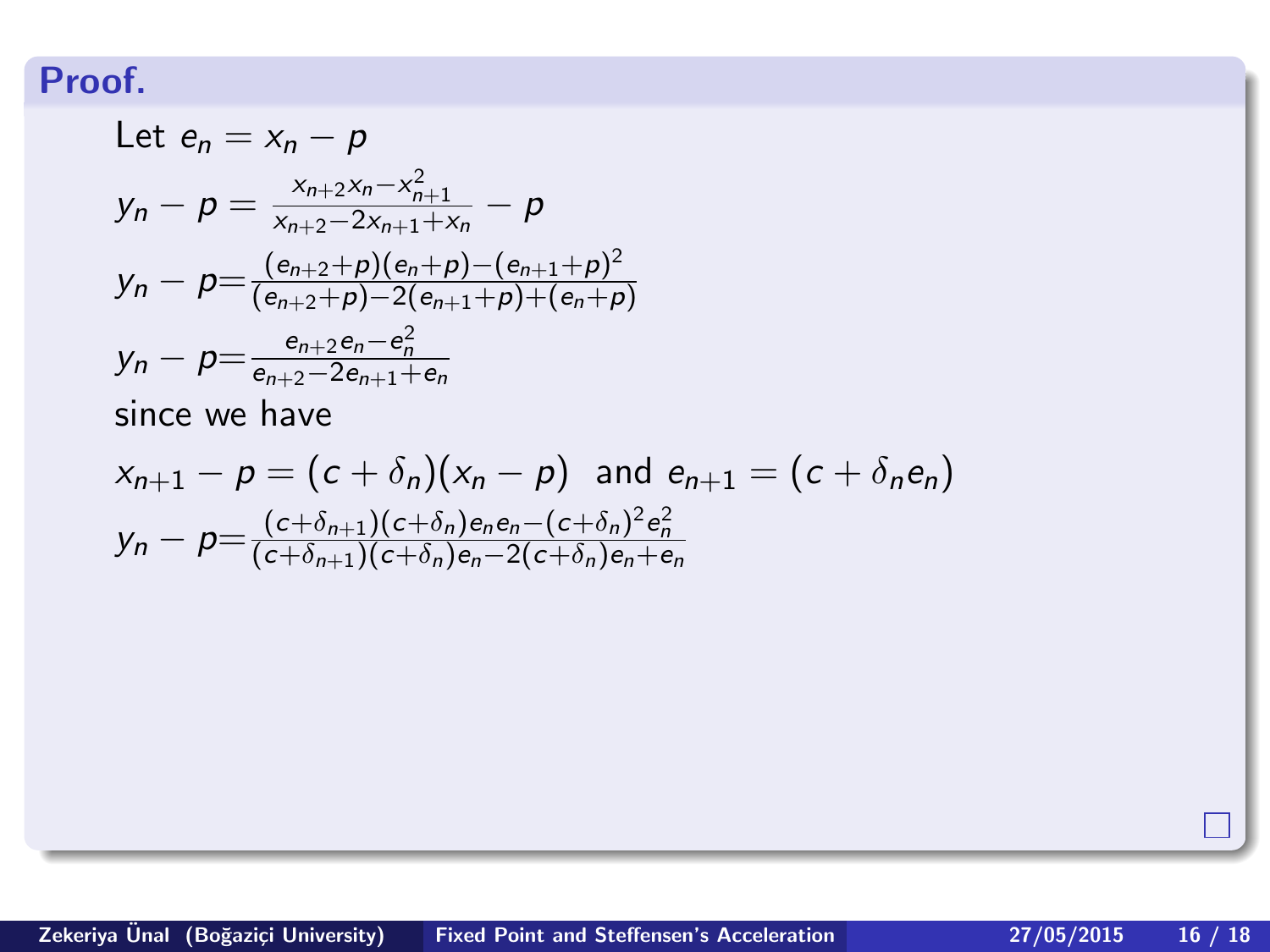Let 
$$
e_n = x_n - p
$$
  
\n
$$
y_n - p = \frac{x_{n+2}x_n - x_{n+1}^2}{x_{n+2} - 2x_{n+1} + x_n} - p
$$
\n
$$
y_n - p = \frac{(e_{n+2} + p)(e_n + p) - (e_{n+1} + p)^2}{(e_{n+2} + p) - 2(e_{n+1} + p) + (e_n + p)}
$$
\n
$$
y_n - p = \frac{e_{n+2}e_n - e_n^2}{e_{n+2} - 2e_{n+1} + e_n}
$$
\nsince we have

$$
x_{n+1} - p = (c + \delta_n)(x_n - p) \text{ and } e_{n+1} = (c + \delta_n e_n)
$$
  
\n
$$
y_n - p = \frac{(c + \delta_{n+1})(c + \delta_n)e_n e_n - (c + \delta_n)^2 e_n^2}{(c + \delta_{n+1})(c + \delta_n)e_n - 2(c + \delta_n)e_n + e_n}
$$
  
\n
$$
y_n - p = \frac{(c + \delta_{n+1})(c + \delta_n) - (c + \delta_n)^2}{(c + \delta_{n+1})(c + \delta_n) - 2(c + \delta_n) + 1} (x_n - p)
$$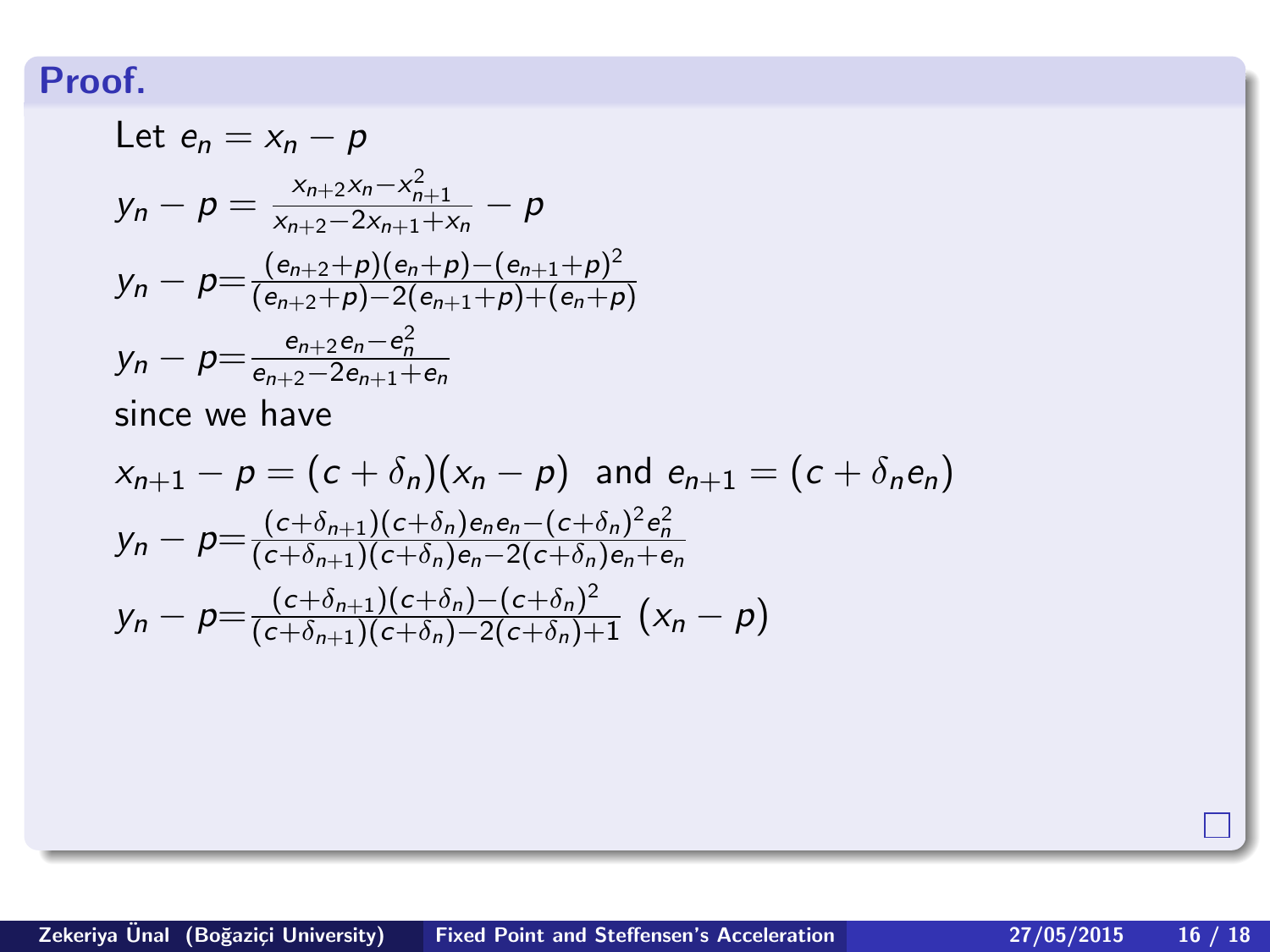Let 
$$
e_n = x_n - p
$$
  
\n
$$
y_n - p = \frac{x_{n+2}x_n - x_{n+1}^2}{x_{n+2} - 2x_{n+1} + x_n} - p
$$
\n
$$
y_n - p = \frac{(e_{n+2} + p)(e_n + p) - (e_{n+1} + p)^2}{(e_{n+2} + p) - 2(e_{n+1} + p) + (e_n + p)}
$$
\n
$$
y_n - p = \frac{e_{n+2}e_n - e_n^2}{e_{n+2} - 2e_{n+1} + e_n}
$$
\nsince we have

$$
x_{n+1} - p = (c + \delta_n)(x_n - p) \text{ and } e_{n+1} = (c + \delta_n e_n)
$$
  
\n
$$
y_n - p = \frac{(c + \delta_{n+1})(c + \delta_n)e_n e_n - (c + \delta_n)^2 e_n^2}{(c + \delta_{n+1})(c + \delta_n)e_n - 2(c + \delta_n)e_n + e_n}
$$
  
\n
$$
y_n - p = \frac{(c + \delta_{n+1})(c + \delta_n) - (c + \delta_n)^2}{(c + \delta_{n+1})(c + \delta_n) - 2(c + \delta_n) + 1} (x_n - p)
$$
  
\n
$$
y_n - p = \frac{(c + \delta_n)(\delta_{n+1} - \delta_n)}{(c - 1)^+(\delta_n)(\delta_{n+1} - \delta_n) + \delta_n(\delta_{n+1} - 2)}
$$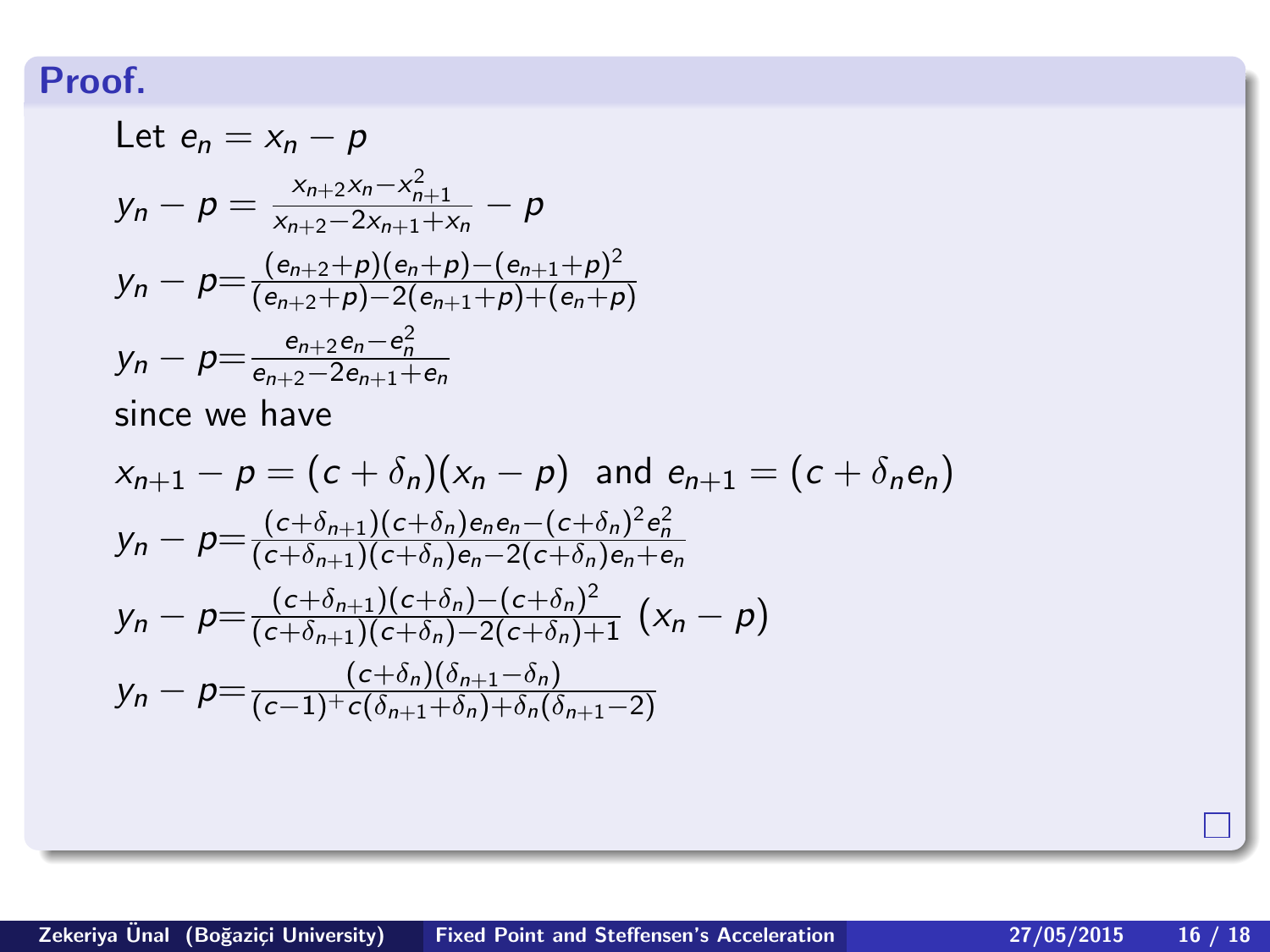Let 
$$
e_n = x_n - p
$$
  
\n
$$
y_n - p = \frac{x_{n+2}x_n - x_{n+1}^2}{x_{n+2} - 2x_{n+1} + x_n} - p
$$
\n
$$
y_n - p = \frac{(e_{n+2} + p)(e_n + p) - (e_{n+1} + p)^2}{(e_{n+2} + p) - 2(e_{n+1} + p) + (e_n + p)}
$$
\n
$$
y_n - p = \frac{e_{n+2}e_n - e_n^2}{e_{n+2} - 2e_{n+1} + e_n}
$$
\nsince we have

$$
x_{n+1} - p = (c + \delta_n)(x_n - p) \text{ and } e_{n+1} = (c + \delta_n e_n)
$$
  
\n
$$
y_n - p = \frac{(c + \delta_{n+1})(c + \delta_n)e_n e_n - (c + \delta_n)^2 e_n^2}{(c + \delta_{n+1})(c + \delta_n)e_n - 2(c + \delta_n)e_n + e_n}
$$
  
\n
$$
y_n - p = \frac{(c + \delta_{n+1})(c + \delta_n) - (c + \delta_n)^2}{(c + \delta_{n+1})(c + \delta_n) - 2(c + \delta_n) + 1} (x_n - p)
$$
  
\n
$$
y_n - p = \frac{(c + \delta_n)(\delta_{n+1} - \delta_n)}{(c - 1)^+ c(\delta_{n+1} + \delta_n) + \delta_n(\delta_{n+1} - 2)}
$$
  
\nTherefore  $\lim_{n \to \infty} \frac{y_n - p}{x_n - p} = 0$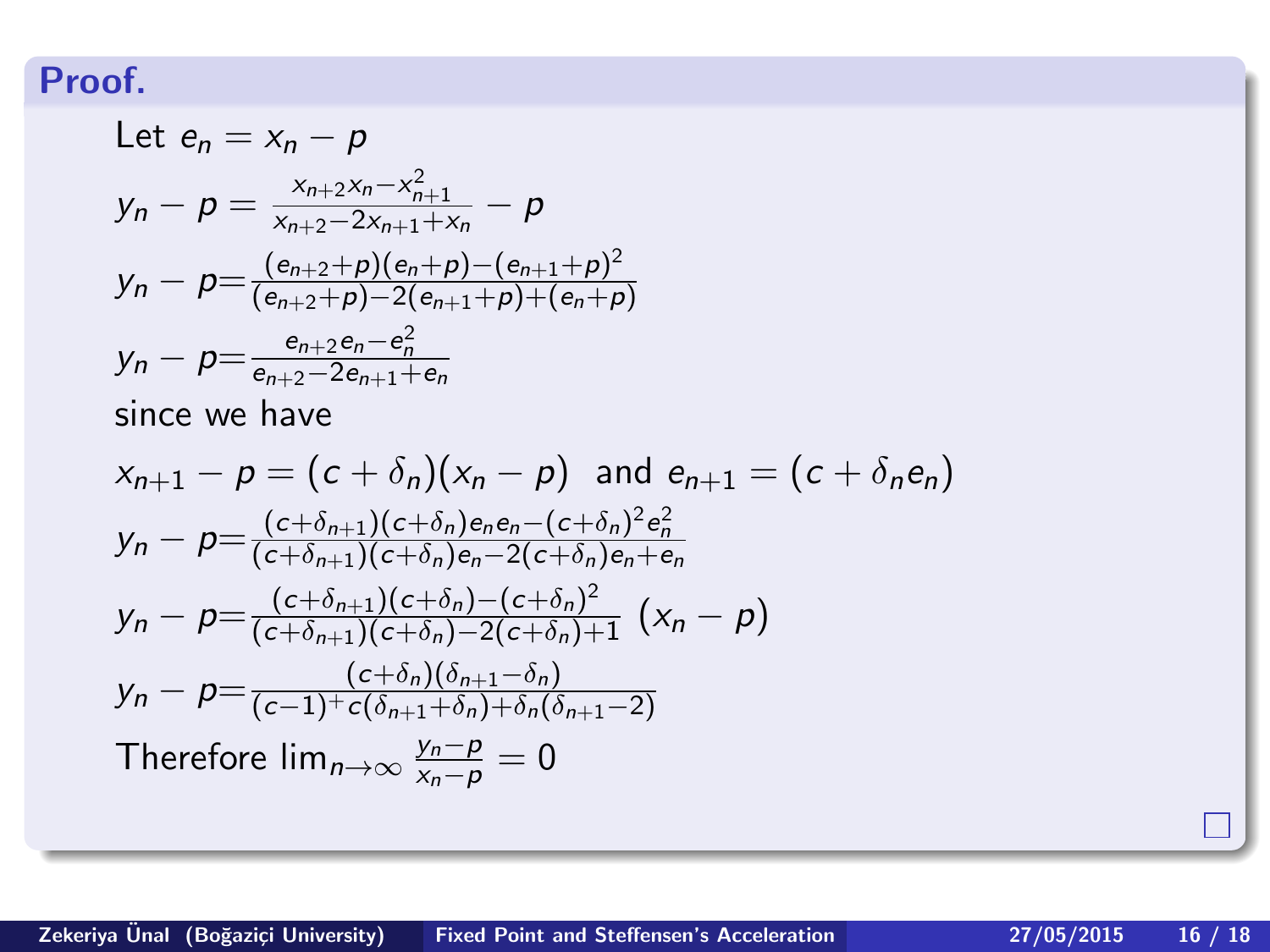<span id="page-41-0"></span>Steffensen's Method is a combination of fixed-point iteration and the Aitken's  $\Delta^2$  method: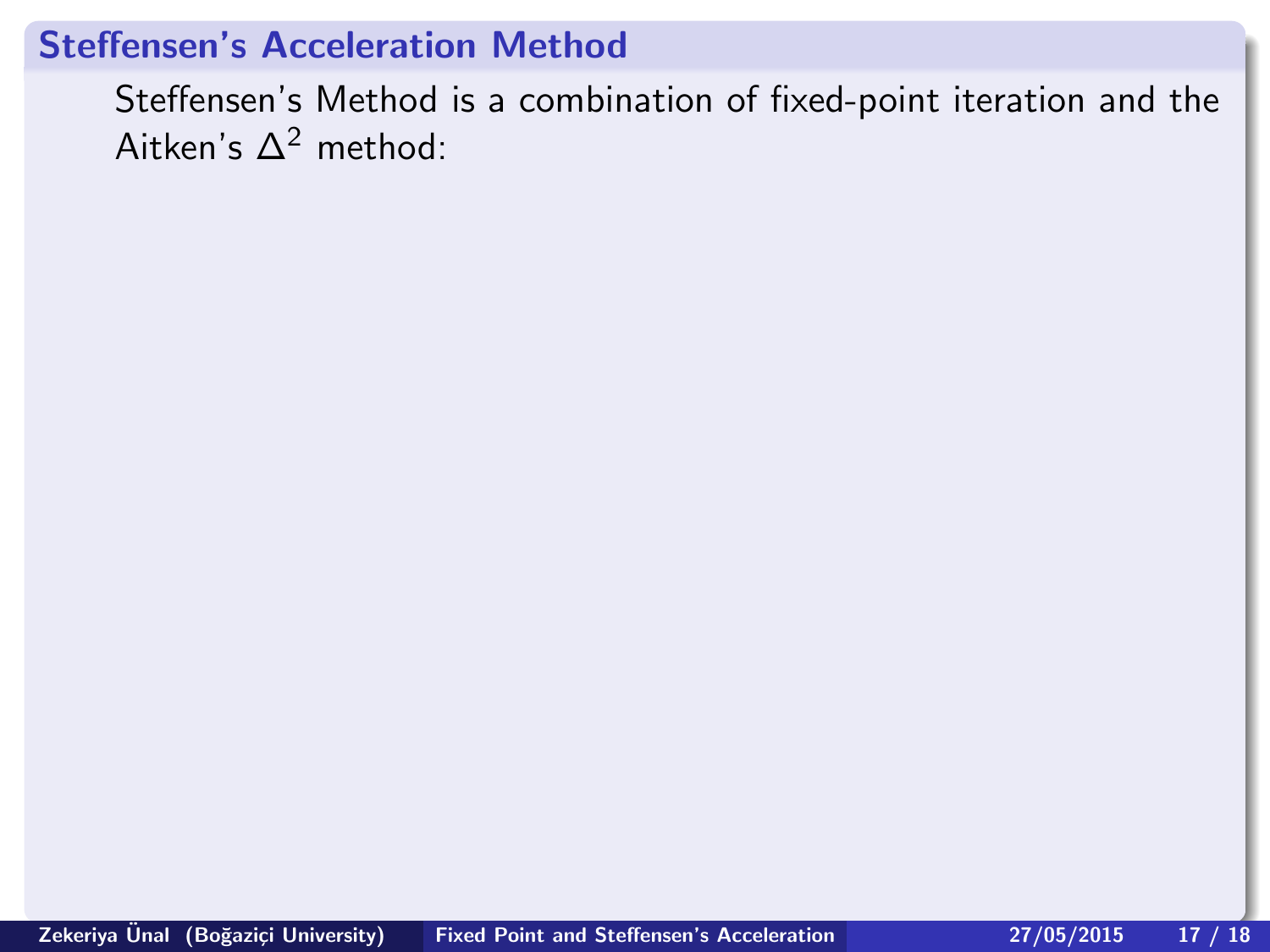Steffensen's Method is a combination of fixed-point iteration and the Aitken's  $\Delta^2$  method:

Suppose we have a fixed point iteration:

$$
x_0, x_1 = g(x_0), x_2 = g(x_1), \dots
$$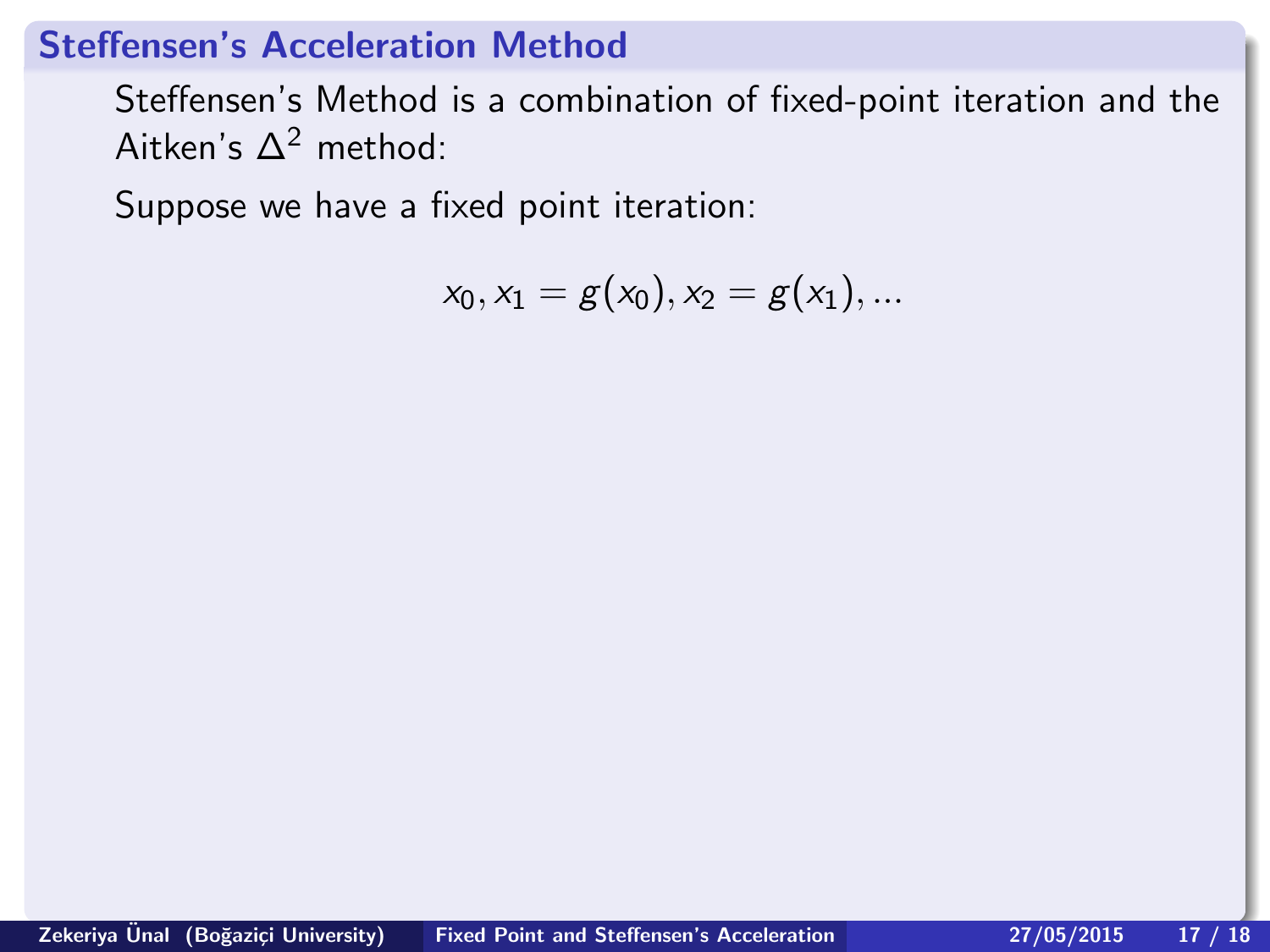Steffensen's Method is a combination of fixed-point iteration and the Aitken's  $\Delta^2$  method:

Suppose we have a fixed point iteration:

$$
x_0, x_1 = g(x_0), x_2 = g(x_1), ...
$$

Once we have  $x_0, x_1$ , and  $x_2$ , we can compute

$$
y_0 = x_0 - \frac{(x_1 - x_0)^2}{x_2 - 2x_1 + x_0}
$$

At this point we "restart" the fixed point iteration with  $x_0 = y_0$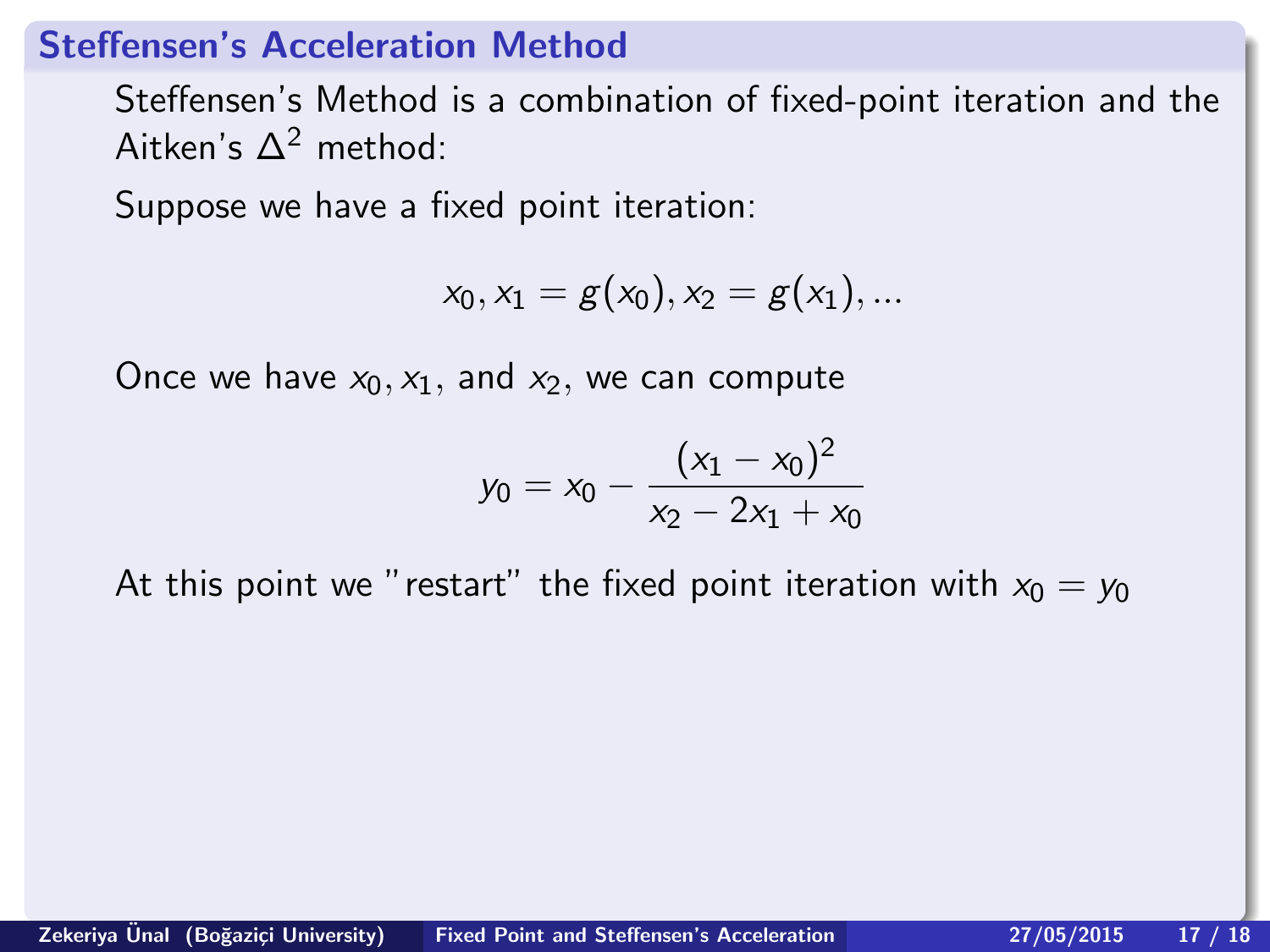Steffensen's Method is a combination of fixed-point iteration and the Aitken's  $\Delta^2$  method:

Suppose we have a fixed point iteration:

$$
x_0, x_1 = g(x_0), x_2 = g(x_1), ...
$$

Once we have  $x_0, x_1$ , and  $x_2$ , we can compute

$$
y_0 = x_0 - \frac{(x_1 - x_0)^2}{x_2 - 2x_1 + x_0}
$$

At this point we "restart" the fixed point iteration with  $x_0 = y_0$ e.g.

$$
x_3 = y_0, x_4 = g(x_3), x_5 = g(x_4),
$$

and compute

$$
y_3 = x_3 - \frac{(x_4 - x_3)^2}{x_5 - 2x_4 + x_3}
$$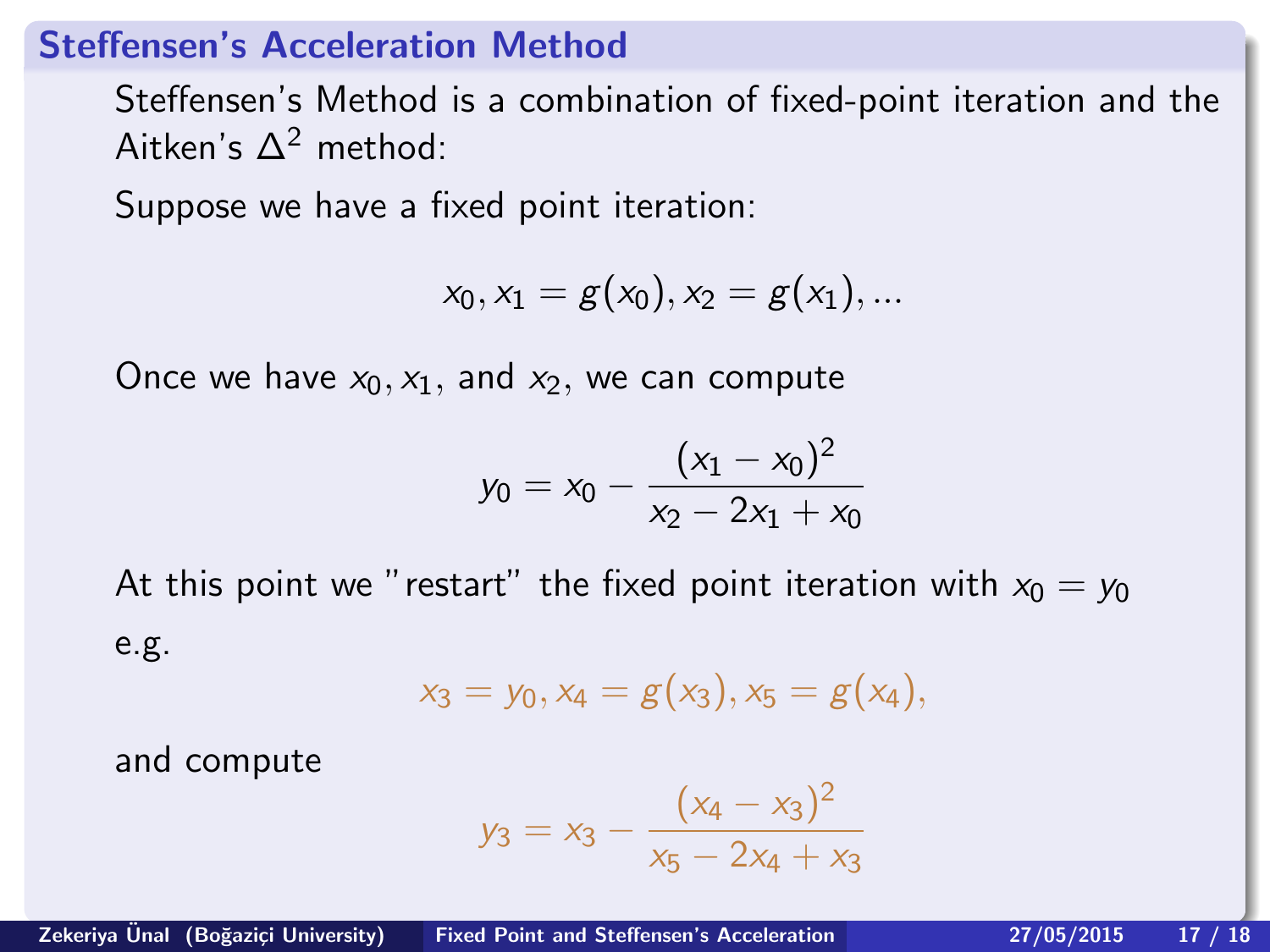## <span id="page-45-0"></span>Comparison with Fixed Point Iteration and Steffensen's Acceleration Method

#### EXAMPLE

Use the Fixed Point iteration method to find a solution to  $f(x)=\mathrm{\mathsf{x}}^2-2\mathrm{\mathsf{x}}-3$  using  $\mathrm{\mathsf{x}}_0=0$ , tolerance  $=$   $10^{-1}$  and compare the approximations with those given by Steffensen's Acceleration method with  $x_0 = 0$ , tolerance  $= 10^{-2}$ .